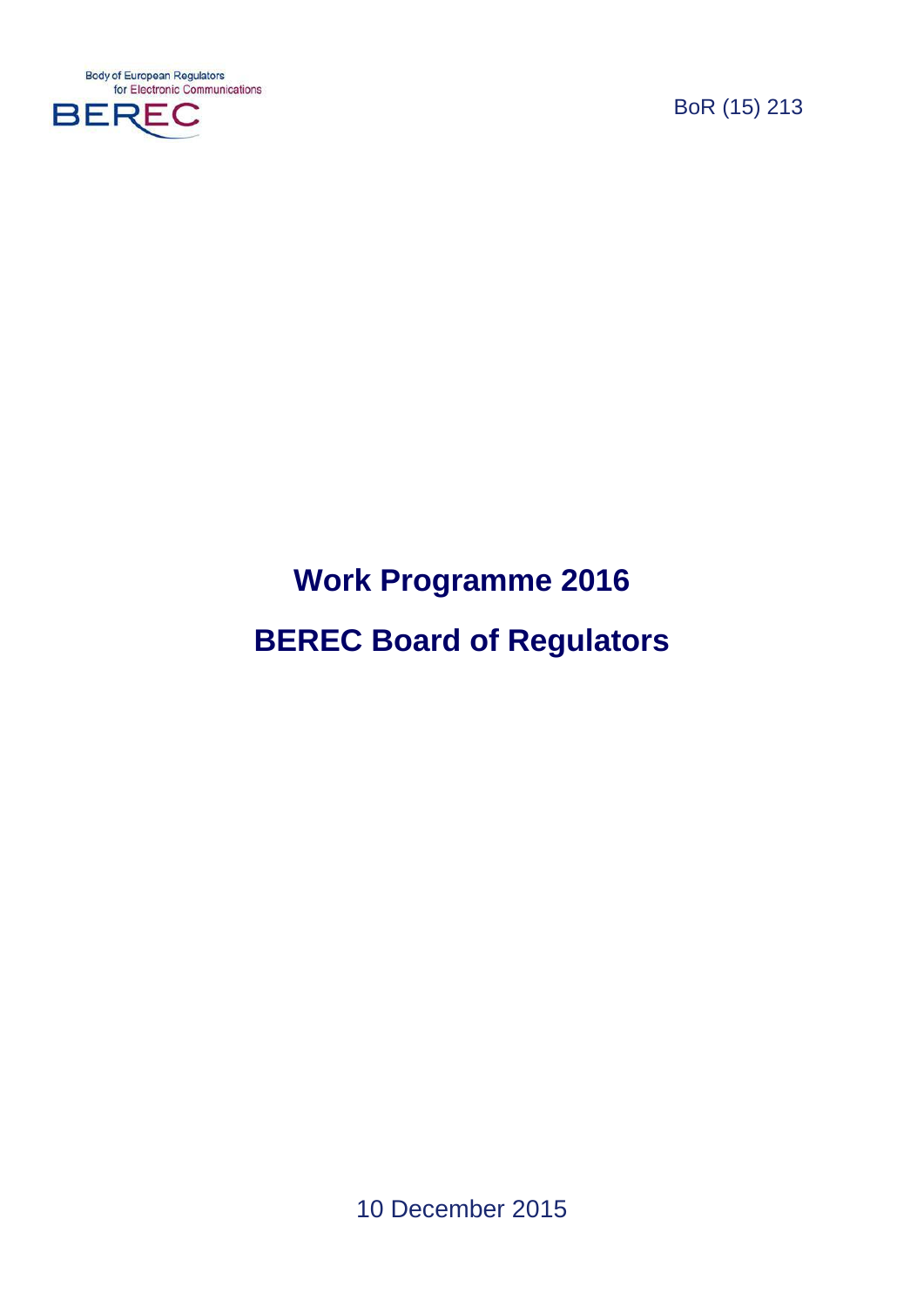# **Content**

| I.   |      |                                                                                 |
|------|------|---------------------------------------------------------------------------------|
| П.   |      |                                                                                 |
| III. |      |                                                                                 |
|      | А.   |                                                                                 |
|      | 1.   |                                                                                 |
|      | 1.1. |                                                                                 |
|      | 1.2. | Potential regulatory implications of Network Functions Virtualization (NFV) and |
|      | 1.3. | Enabling Internet of Things - Dialogue with different regulatory bodies  9      |
|      | 1.4. |                                                                                 |
|      | 1.5. | Current developments in IP interconnection markets and related issues (BEREC    |
|      | 1.6. | Monitoring implementation of the BEREC revised Common Positions - 3rd phase     |
|      | 2.   | Challenges and drivers of NGA rollout and infrastructure competition 12         |
|      | 3.   |                                                                                 |
|      | 3.1. | Input to the Review with regard to oligopolies (criteria of tight oligopolies,  |
|      | 3.2. | BEREC input on mergers & acquisitions (input to be prepared by a consultancy)   |
|      | 4.   | Input to the Review with regard to spectrum (in cooperation with RSPG)13        |
|      | 5.   |                                                                                 |
| В.   |      |                                                                                 |
|      | 6.   |                                                                                 |
|      | 7.   | Economic impact of OTTs/CAPs on market definition and competition 15            |
|      | 8.   |                                                                                 |
|      | 8.1. | Input to the European Commission to the fair use of roaming services and the    |
|      | 8.2. |                                                                                 |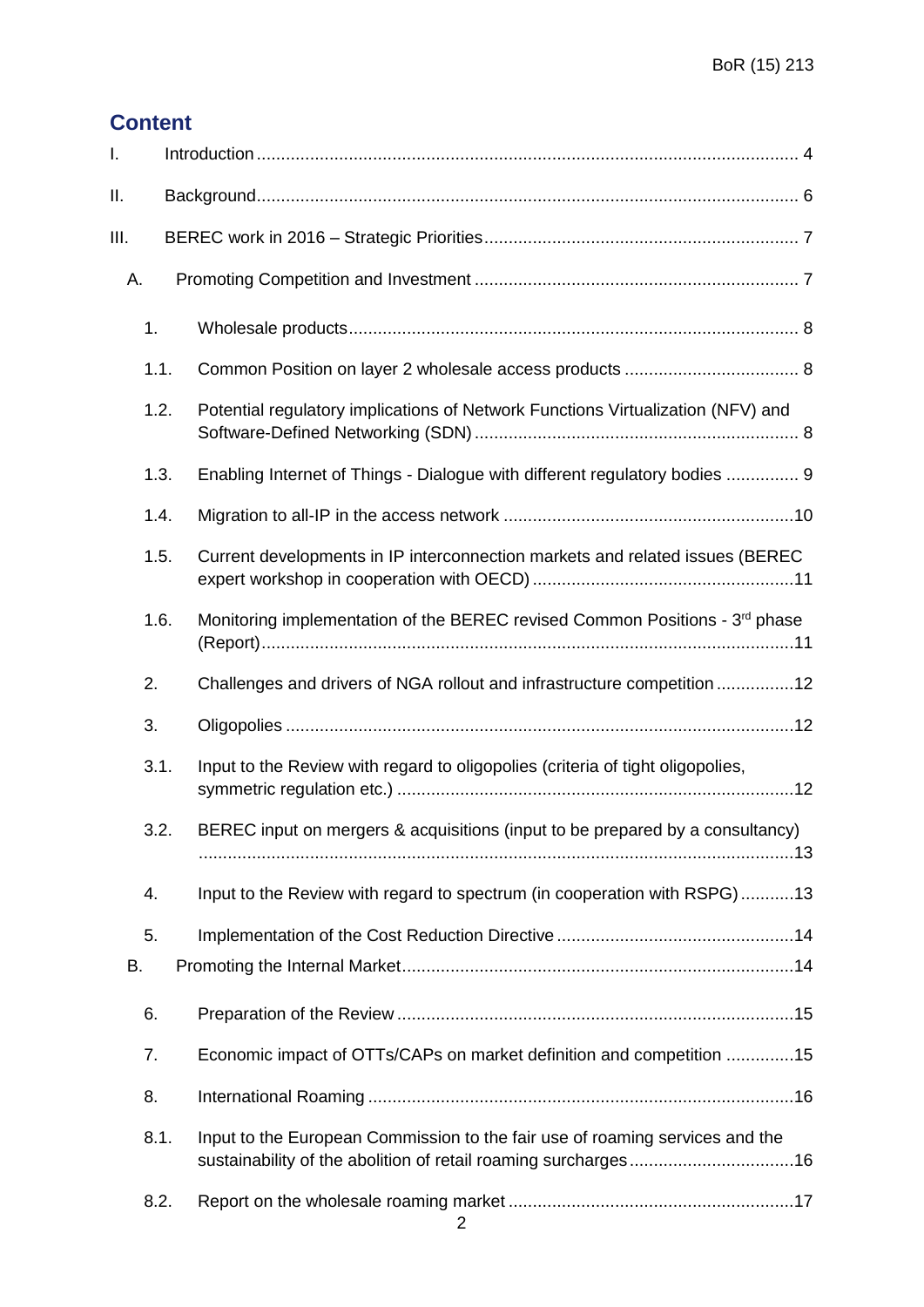|    | 8.3.  | Update of BEREC Guidelines on the roaming regulation17                             |  |
|----|-------|------------------------------------------------------------------------------------|--|
|    | 8.4.  | Input to the Commission Implementing Act on weighted average MTRs 18               |  |
|    | 8.5.  |                                                                                    |  |
|    |       |                                                                                    |  |
|    |       | 8.5.2. Transparency and Comparability of Roaming Tariffs Report 19                 |  |
|    | 9.    |                                                                                    |  |
|    | 9.1.  |                                                                                    |  |
|    | 9.2.  |                                                                                    |  |
|    | 10.   | Input to the review of the Termination Rates Recommendation (depends on EC)        |  |
| С. |       |                                                                                    |  |
|    | 11.   |                                                                                    |  |
|    | 11.1. | Guidelines for the implementation of Net Neutrality provisions of the TSM          |  |
|    |       |                                                                                    |  |
|    | 11.2. |                                                                                    |  |
|    | 12.   | Input to the Review with regard to the revision of the Universal Service Directive |  |
|    |       |                                                                                    |  |
| D. | 13.   |                                                                                    |  |
|    | 14.   |                                                                                    |  |
|    | 14.1. |                                                                                    |  |
|    | 14.2. |                                                                                    |  |
|    | 14.3. | Analysis of the emergence of new markets due to bundling trends 26                 |  |
|    | 15.   |                                                                                    |  |
|    | 16.   | BEREC's Annual Reports on activities and developments in the sector 28             |  |
|    | 17.   |                                                                                    |  |
|    | 18.   |                                                                                    |  |
|    |       |                                                                                    |  |
|    |       |                                                                                    |  |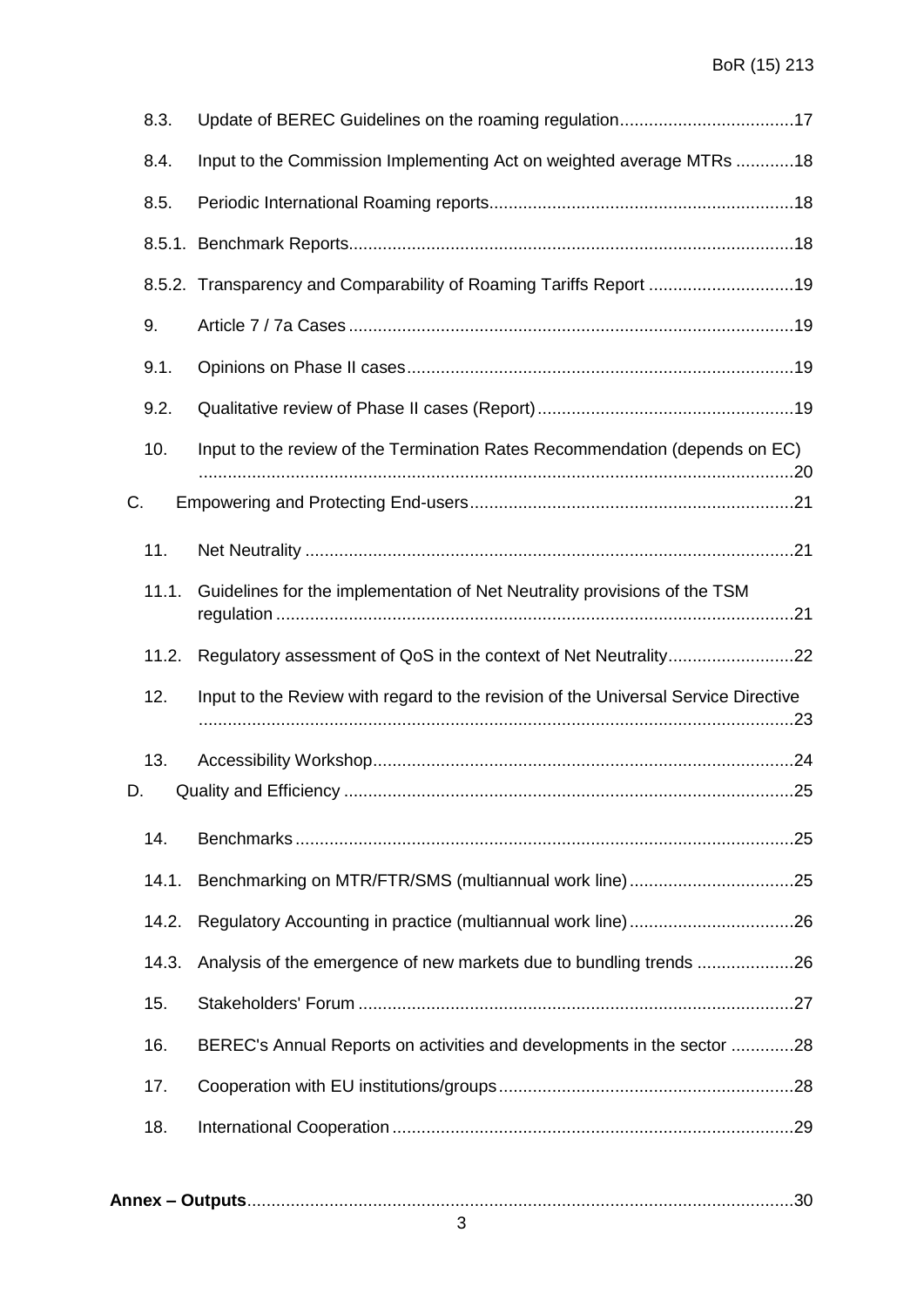## <span id="page-3-0"></span>**I. Introduction**

The Body of European Regulators for Electronic Communications (BEREC) was established by Regulation (EC) No 1211/2009 of the European Parliament and of the Council of 25 November 2009. According to Article 5 (4) of this Regulation, the BEREC Board of Regulators shall, after consulting interested parties, adopt the annual Work Programme of BEREC before the end of each year preceding that to which the Work Programme relates. The Board of Regulators shall transmit the annual Work Programme to the European Parliament, the Council and the Commission as soon as it is adopted.

The BEREC Work Programme for 2016 based for the purpose of reaching maximum coherence on the BEREC Strategy 2015-2017, maintains BEREC's commitment to the development of regulatory best practice amongst National Regulatory Authorities (NRAs), leading to independent, consistent, high-quality regulation of electronic communications markets contributing thereby to the further development of the internal market for the ultimate benefit of Europe and Europe's citizens. Furthermore the Work Programme 2016 mirrors BEREC's commitment to serve as a body for reflection, debate and advice for European Parliament, the Council and the Commission in the electronic communication field.

In this sense the 2016 Work Programme seeks to address current regulatory challenges and aims to prepare for the new challenges ahead resulting from market and technological developments. It takes also into account to a large extent the European political priority of the Digital Single Market aiming at better access to digital goods and services across Europe, creating the proper conditions for digital networks and innovative services to flourish and maximizing the growth potential of the digital economy. The BEREC Work Programme for 2016 has a clear focus on the upcoming review of the current legal framework for electronic communications. The Telecoms Review process is raising various regulatory issues and is requesting BEREC's input to a broad scope of topics covering a wide field of regulatory aspects.

The BEREC Work Programme 2016 was discussed and agreed at the BEREC Board of Regulators meeting in Riga on 1<sup>st</sup> and 2<sup>nd</sup> October 2015. In line with the practice of previous years and in accordance with Article 5 of the BEREC Regulation, the BEREC Work Programme was subject to consultation. The public consultation ran from 2<sup>nd</sup> to 30<sup>th</sup> October 2015 with an oral hearing at the Stakeholder Forum in Brussels on 15<sup>th</sup> October 2015. The role of public consultation is to increase transparency and to provide BEREC with valuable feedback from all relevant stakeholders.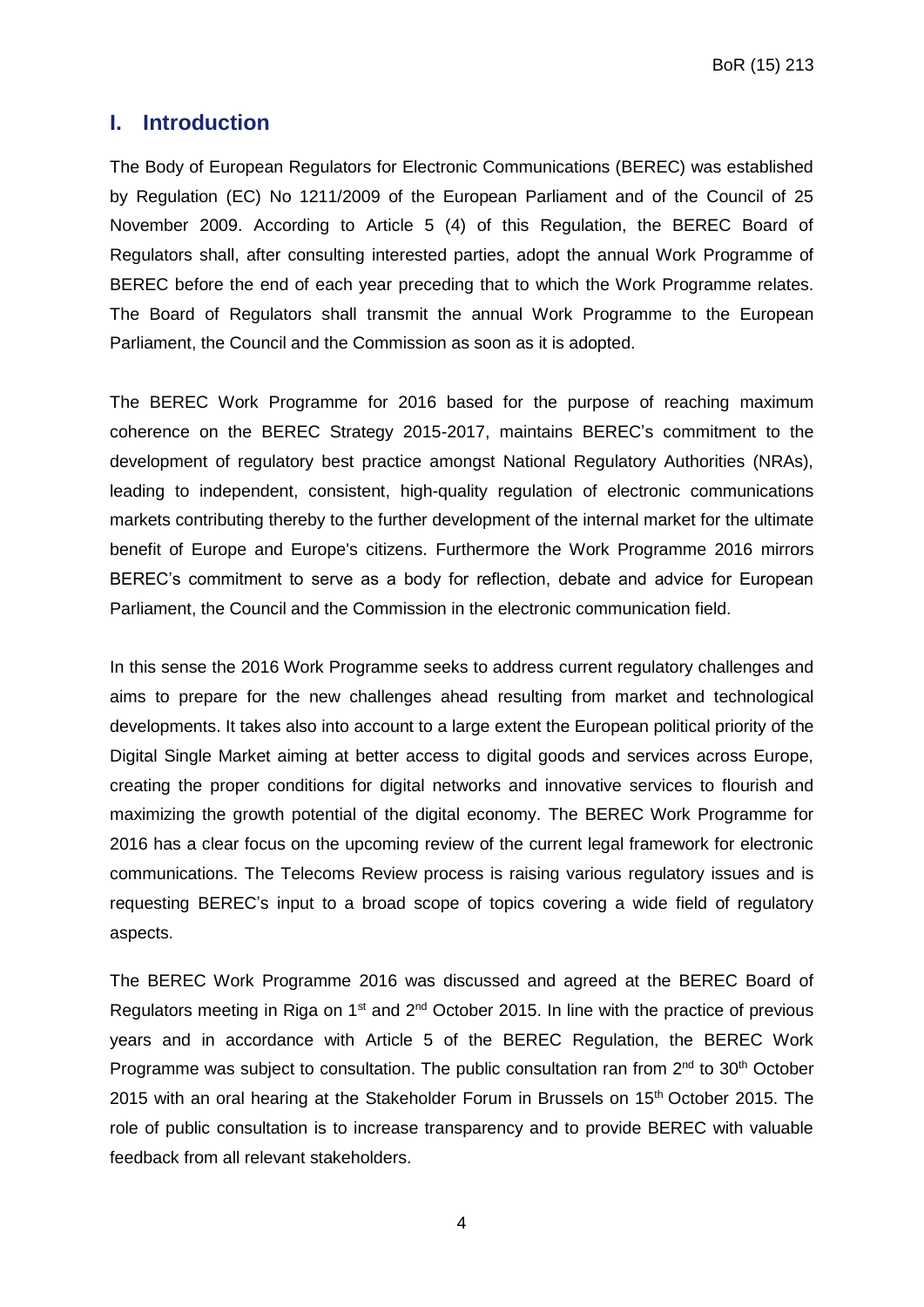Following the public consultation, BEREC reviewed the document, taking all relevant comments and responses into account. Submissions received during the consultation process are published on the BEREC website.

The BEREC Work Programme 2016 was adopted at the BEREC Board of Regulators meeting, held in London on 10<sup>th</sup> and 11<sup>th</sup> December 2015.

**Chair 2015 Chair 2016**

**Prof. Fátima Barros, ANACOM Dr. Wilhelm Eschweiler, BNetzA**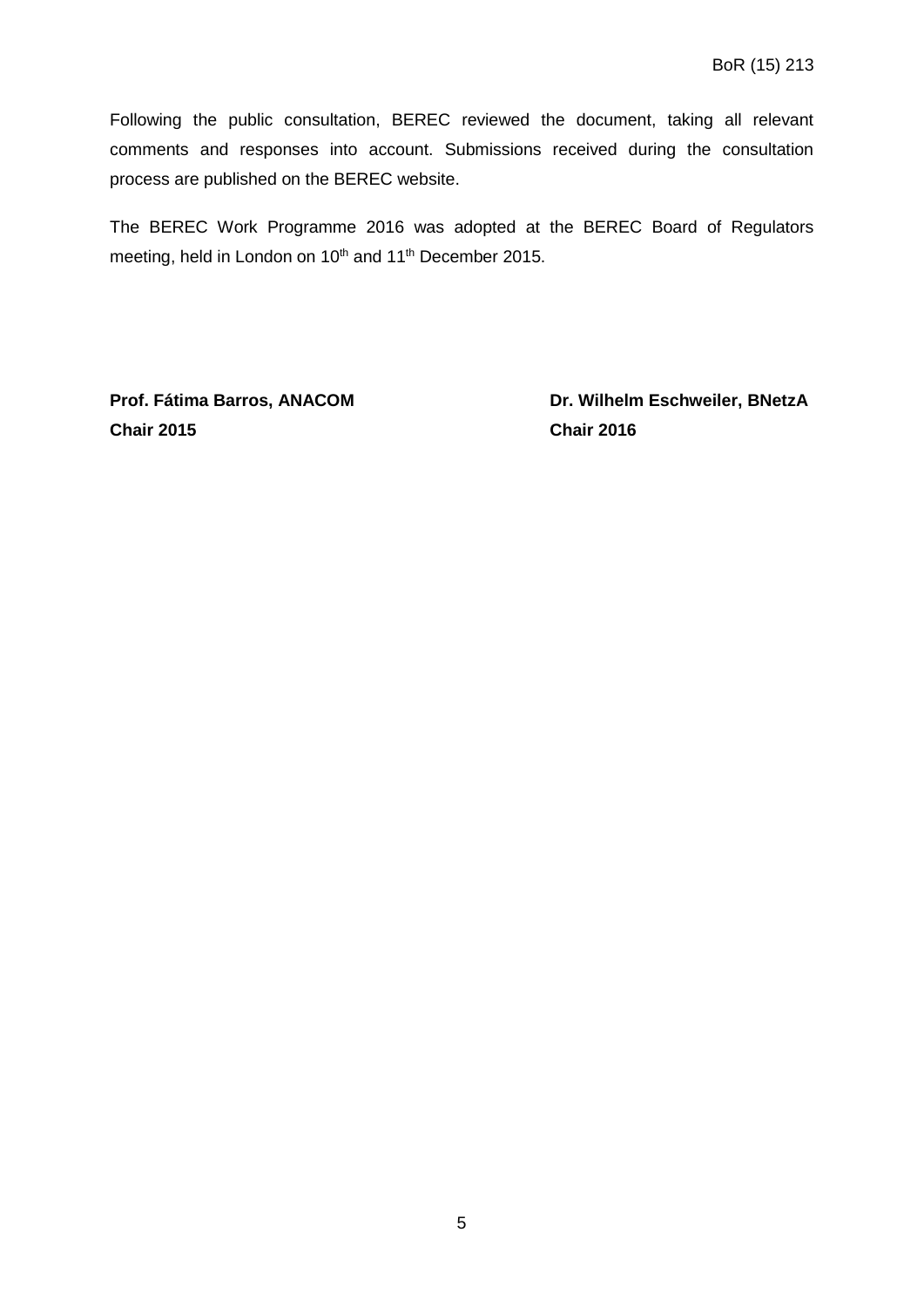## <span id="page-5-0"></span>**II. Background**

The focus of BEREC activities in 2016 will be the upcoming review of the current European Regulatory Framework for electronic communications as important part of the "Digital Single Market" (DSM) Strategy and the respective legislative proposals announced by the European Commission for 2016. Furthermore, the BEREC work 2016 is significantly influenced and determined by the outcome of the "Telecom Single Market" (TSM) Package and the various tasks dedicated to BEREC in the field of Net Neutrality and international roaming. Taking this into account, the topics of the Work Programme 2016 are strongly influenced by the ongoing legislative process around the DSM initiative and the TSM agreement of 30<sup>th</sup> June 2015 to be implemented.

According to the BEREC Strategy 2015-2017, the Work Programme 2016 aims to continue and to develop the actions that were undertaken in 2015 in light of the three strategic pillars for BEREC´s activities: (A) promoting competition and investment, (B) promoting the internal market and (C) empowering and protecting end-users. Since BEREC is constantly working to improve its working methods and the quality and timeliness of its output, another key area of the Work Programme is part (D) quality and operational efficiency.

The implementation of the Work Programme 2016, as in previous years, will be undertaken by Expert Working Groups (EWGs), comprised of experts from the NRAs who participate in BEREC as members or observers. Each EWG is essentially a drafting team, which addresses a number of topics, analyzing the relevant issues and preparing inter alia reports for discussion and adoption by the Board of Regulators (BoR). Work streams and deliverables are presented in section 3, under the three Strategic Priorities and regarding the Quality of BEREC's output and operational efficiency. As a cross-cutting issue the Work Programme will give particular attention to end-user interests, including those of business customers, in the relevant work streams.

In addition to the specific work streams set out in the Work Programme 2016, BEREC anticipates continuous involvement in Article 7/7a Phase II cases, which need to be addressed, delivering relevant Opinions, at highest priority and within strict statutory deadlines. BEREC will also consider possible ad hoc requests for advice from the EU institutions (European Commission, Council and European Parliament) and will complete these requests appropriately and on time.

During 2016 legislative proposals are expected linked to the review of the framework as part of the DSM initiative. Against this background, BEREC may need to revise its work priorities during the course of the year in order to ensure that the work streams remain properly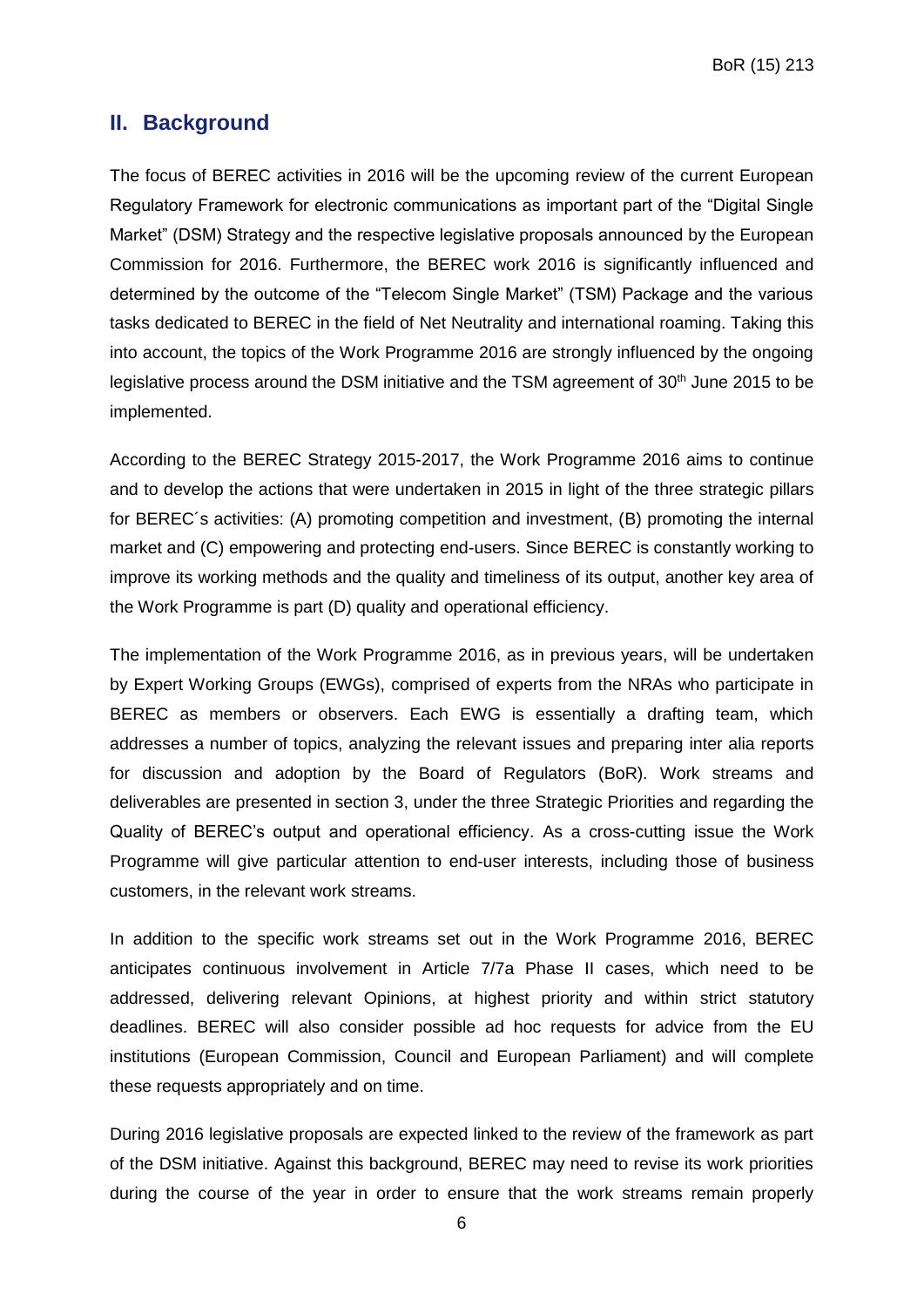prioritized and resourced and that there will be the ability to react in an adequate way to new topics and ad-hoc requests in a timely manner.

With a view to the two-pillar approach consisting of the BoR supported by the BEREC Office, the support of the BEREC Office is of key importance for the success of the BEREC Work Programme 2016. Under the guidance of the Administrative Manager, the BEREC Office provides professional and administrative support services to BEREC and its EWGs. On the basis of a fully staffed office, the BEREC Office ensures to handle the increasing volume of work in an efficient, proactive and timely manner.

Finally, BEREC will continue to follow the approach whereby NRAs work together to elaborate Common Positions (CPs), guidelines and best practices. This well-established "bottom-up" approach, drawing on and informed by NRAs' on-the-ground experience of the implementation and impact of regulation at the national level, is what makes BEREC's outputs particularly valuable.

# <span id="page-6-0"></span>**III. BEREC work in 2016 – Strategic Priorities**

## <span id="page-6-1"></span>**A. Promoting Competition and Investment**

In light of recent market developments and with a view to the most crucial technological trends and challenges as well as convergence processes, BEREC will continue to focus on promoting competition and creating a favourable climate for investment and innovation.

This will include developments in the area of NGA and the encouragement of investment in high speed broadband infrastructure while ensuring at the same time a competitive environment and level playing field. Furthermore BEREC will put emphasis on addressing market consolidation processes, the appearance of service and network oligopolies as well as issues around spectrum.

In 2016, BEREC will focus on the review of the Regulatory Framework for electronic communications as important part of the Digital Single Market Strategy. BEREC will play an important role in providing input to the corresponding legislative proposals announced by the European Commission for 2016 and the further development and evolution of the Regulatory Framework.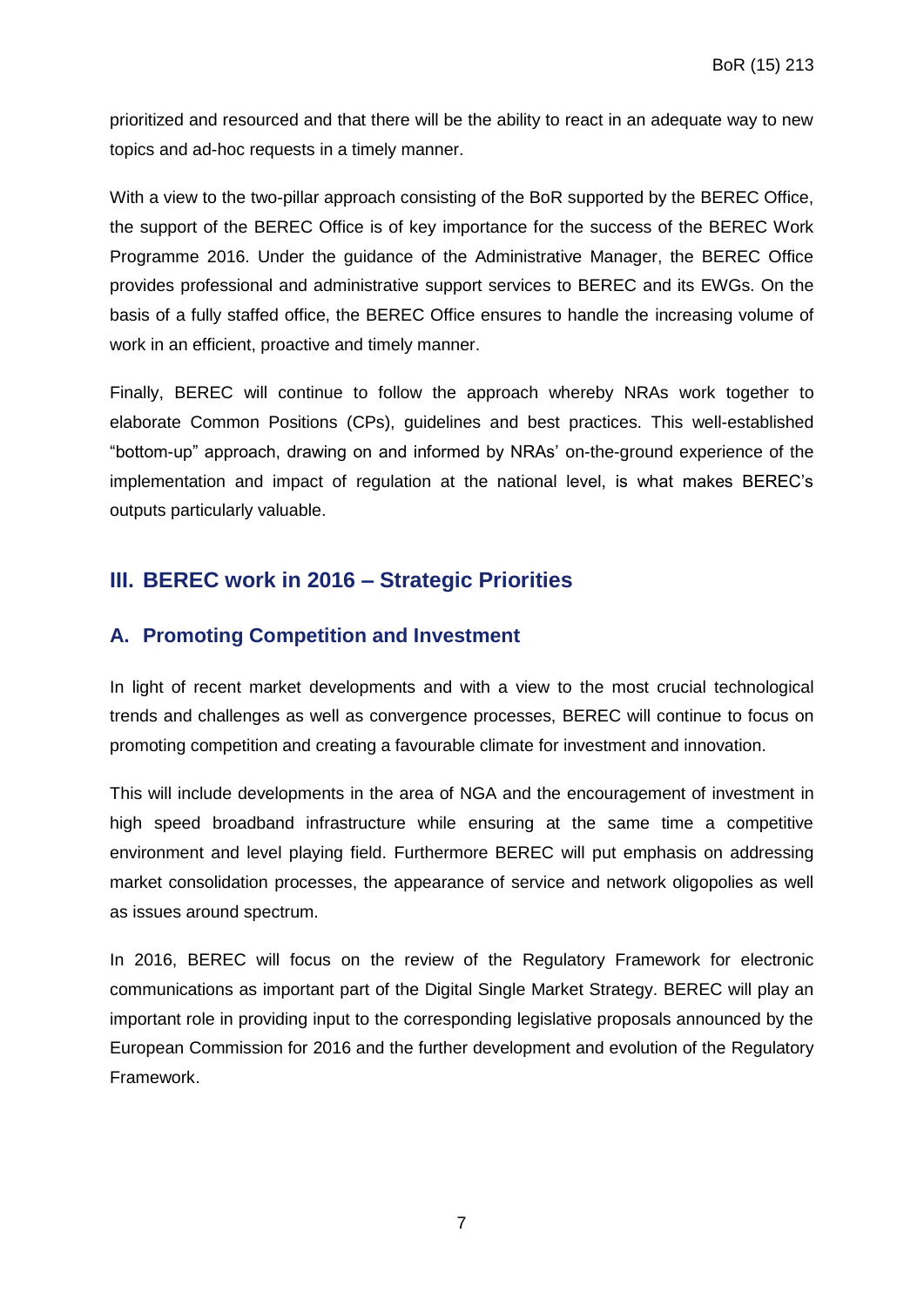#### <span id="page-7-1"></span><span id="page-7-0"></span>**1. Wholesale products**

#### **1.1. Common Position on layer 2 wholesale access products**

In recent years several NRAs have imposed access to (active) layer 2 (Ethernet) wholesale access products (L2 WAPs) as a remedy on the wholesale local access market (Market 4/2007) and/or the wholesale broadband access market (Market 5/2007). In order to get a deeper insight into these products and to foster the exchange of experiences and contribute to the harmonization of regulatory instruments used in the European Union, BEREC has analyzed L2 WAPs already in place in the last two years. The BEREC Report "Common Characteristics of Layer 2 Wholesale Access Products" was adopted by the BoR at Plenary 3 2015 for publication. In 2016 BEREC will take the next step and develop this Report into a Common Position on layer 2 wholesale access products, in order to further promote the harmonized approach of best practices.

#### **Deliverable**

BEREC Common Position on layer 2 wholesale access products

Public consultation after P2/2016

Adoption in P3/2016

# <span id="page-7-2"></span>**1.2. Potential regulatory implications of Network Functions Virtualization (NFV) and Software-Defined Networking (SDN)**

In recent years the electronic communications sector (together with the IT sector) started to work very intensely on two new fundamental technological developments: Network Function Virtualization (NFV) and Software-Defined Networking (SDN). Both aim to transform the way that networks are built and operated. NFV transforms network architectures through the implementation of network functions in software that can run on a range of industry standard server hardware instead of the use of a large and increasing variety of proprietary hardware appliances which are used today in the networks of the operators. Moreover NFV transforms network operations because the software can dynamically be moved to, or instantiated in, various locations in the network as required, without the need for installation of new equipment. NFV is highly complementary to SDN and supports SDN by providing the infrastructure upon which the SDN software can be run. In the SDN architecture network intelligence and state are logically centralized (decoupling of control and data planes) and the underlying network infrastructure (based on NFV) is abstracted from the applications.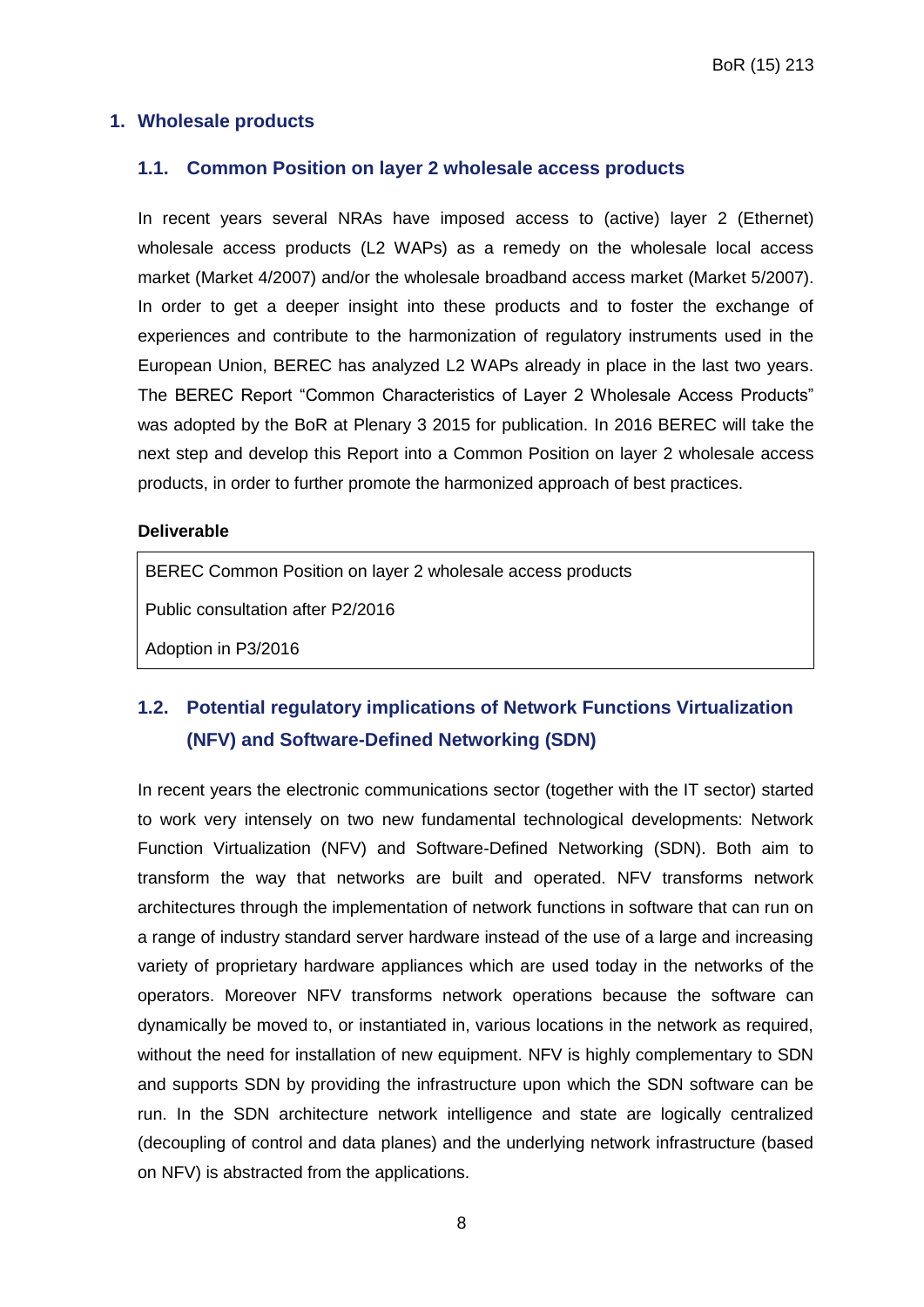Especially with regard to the review of the EU Regulatory Framework it is important to look at technological developments that may have a fundamental impact on the electronic communications sector in the future. Therefore, BEREC will explore the potential implications of NFV and SDN on regulation. BEREC will start this exercise with an expert workshop in Q1/2016 to which Standard Development Organisations (SDO), network operators and vendors will be invited to participate (e.g. ETSI NFV, ONF, MEF) and to present their view on the regulatory implications of SDN and NFV as well as to discuss with BEREC these new technological developments from a regulatory perspective. BEREC will build on the insight gained during the workshop to summarize them in a short topic paper.

#### **Deliverable**

BEREC expert workshop on regulatory implications of NFV and SDN in Q1/2016

Short topic paper on potential regulatory implications of NFV and SDN

Adoption in P2/2016

#### <span id="page-8-0"></span>**1.3. Enabling Internet of Things - Dialogue with different regulatory bodies**

BEREC is about to publish its final report on "Enabling the Internet of Things" giving BEREC's survey and assessment of the state of play on M2M services<sup>1</sup> with the perspective of fostering an environment that will result in sustainable competition, interoperability of electronic communications services and consumer benefits. It is aimed at presenting the most common M2M characteristics and assessing whether these services might require special treatment with regard to current and potential future regulatory issues. The report looks at preconditions for M2M services to thrive. Different authorities and entities might help in establishing these.

As set out in the report they include assuring adequate resources for M2M services such as spectrum, numbers, IP addresses and other identifiers, an EU Electronic Communications Framework fit for M2M services and the fact that consumer acceptance of M2M services will depend on transparency, privacy, data security, interoperability of services devices and platforms.

While technical management of IP addresses comes under the responsibilities of ICANN (in co-operation with RIPE NCC), the allocation of spectrum and E.164 numbers lies within the remit of national authorities of the electronic communications sector. With

1

 $1$  In this Report BEREC uses the terms M2M and IoT as synonyms.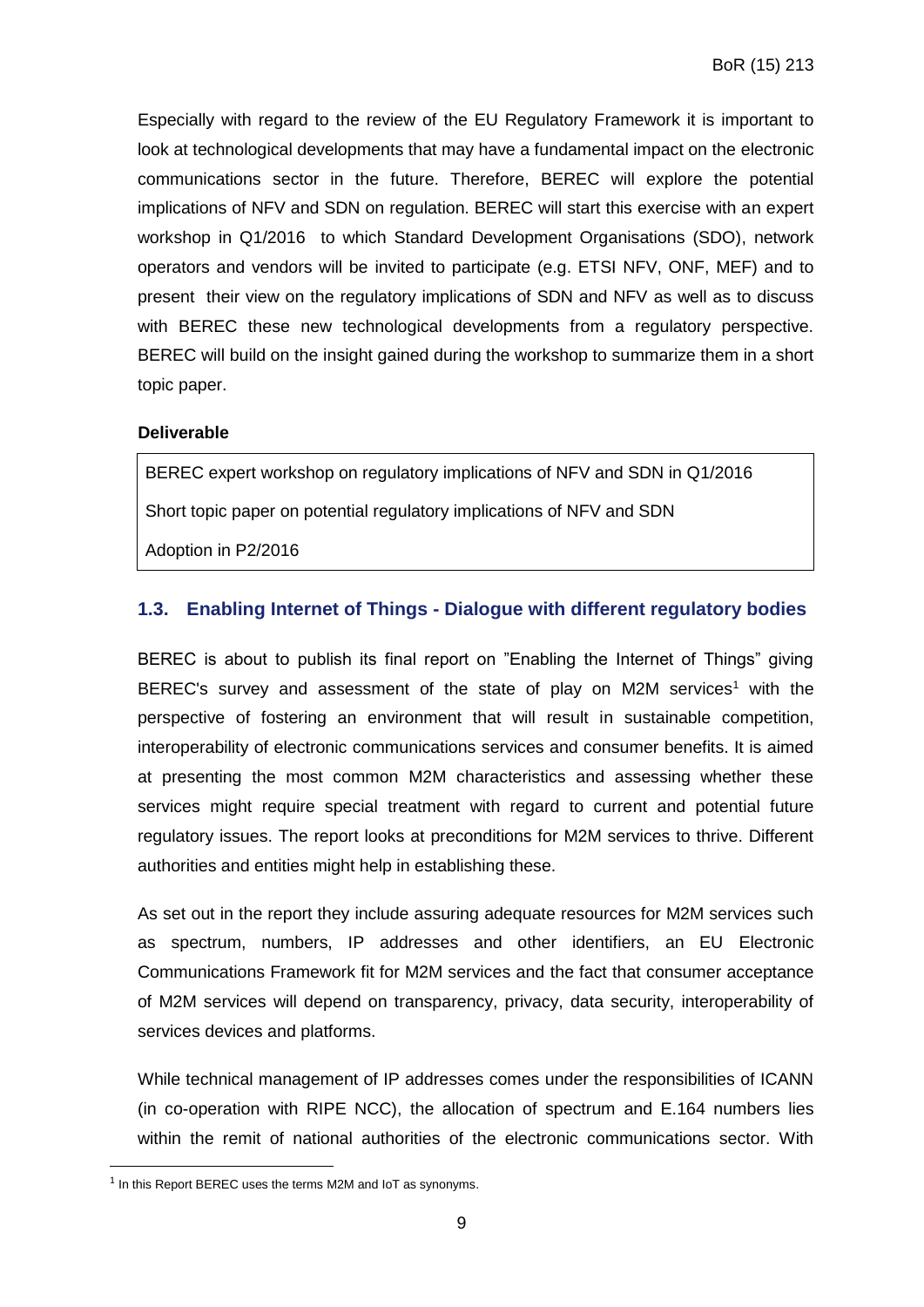regard to areas like privacy, data security and standardization NRAs' competences vary. Some have only limited or no competences at all. However, NRAs could cooperate with the respective competent authorities and with other stakeholders in industry, in order to create awareness and foster an innovation-friendly, as well as consumer-friendly, environment.

BEREC will build on the report by entering into a dialogue with those entities (e.g. CEPT, RSPG, ENISA, the Article 29 Working Party and national data protection authorities, as well as with standardisation bodies).

#### **Deliverable**

BEREC workshop on Enabling the Internet of Things – Dialogue with different regulatory bodies in Q3/2016

#### <span id="page-9-0"></span>**1.4. Migration to all-IP in the access network**

In recent years several operators (fixed and mobile) in EU Member States started to migrate their networks to Next Generation Networks (NGN) or all-IP networks. A main driver for this is the fundamental change in the traffic, previously dominated by voice traffic but now dominated by data traffic. Previously the voice telephony networks were optimised for voice (i.e. circuit switching and the use of TDM) and to some extent data was also carried over these networks. Now the networks are optimised for data traffic (i.e. packet switching and IP) and voice is increasingly also transported over these networks.

BEREC has already studied aspects of this migration towards NGN or all-IP networks in previous years. For example, a BEREC Report on case studies of IP-based interconnection for voice services in the European Union was adopted by the BoR at Plenary 4 2015 for publication. In 2016, BEREC will focus on a further aspect of the migration towards NGN or all-IP networks, i.e. the migration from current access technologies (POTS, ISDN) to IP-based access networks (VoIP). This study will examine the state of the migration process in different countries, its impacts on wholesale access products (including non-residential products), the extent to which NRAs were involved in this process, whether particular forms of regulation are or were necessary and several other issues.

#### **Deliverable**

BEREC Report on migration to all-IP in the access network

Adoption in P4/2016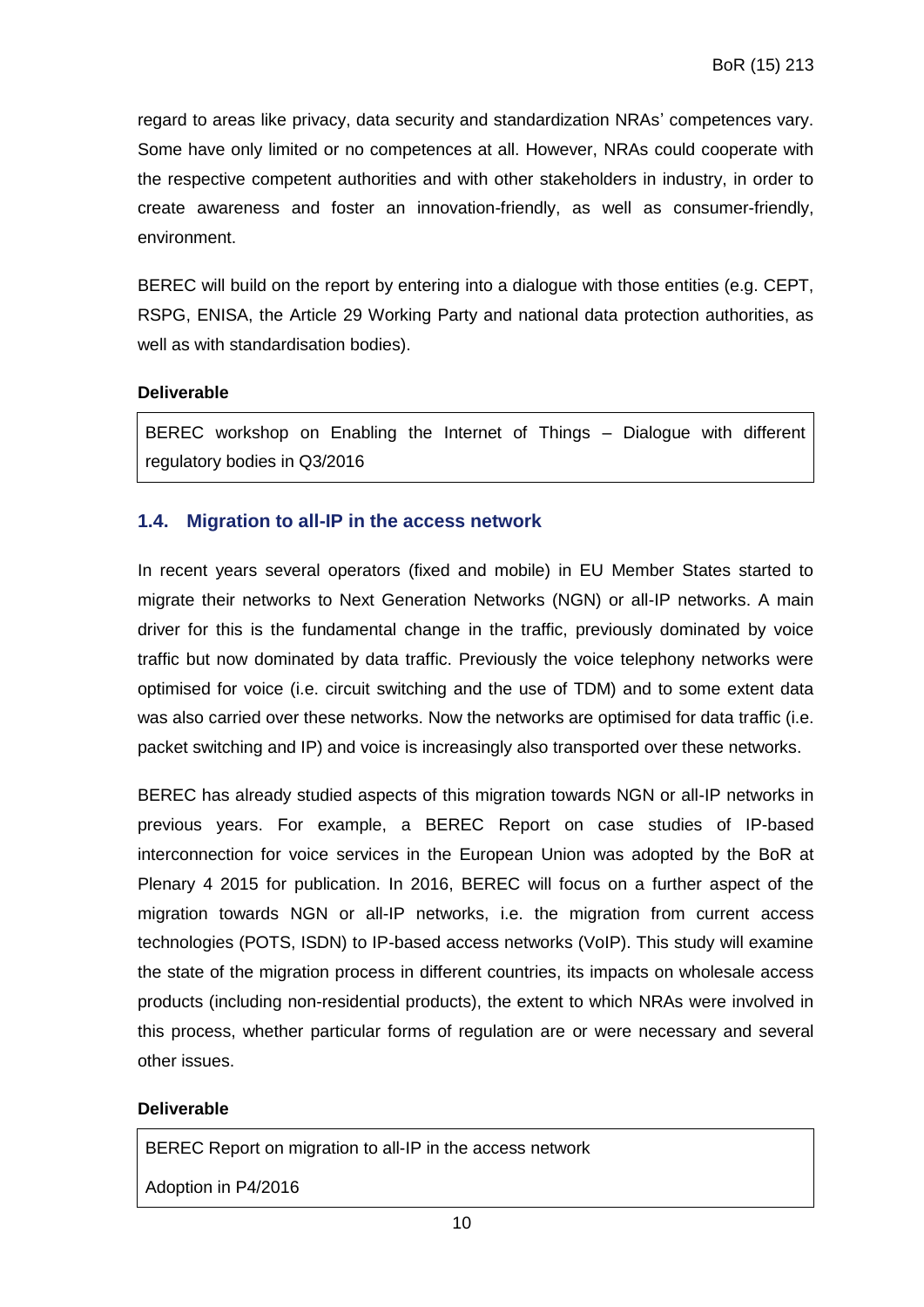# <span id="page-10-0"></span>**1.5. Current developments in IP interconnection markets and related issues (BEREC expert workshop in cooperation with OECD)**

IP-Interconnection (e.g. Peering and Transit Conditions, Routing Policies, Colocation and Caching Policies of operators) is relevant both in the debate on Net Neutrality and with regard to the role of OTT players. However, information on IP-Interconnection is often neither publicly available nor within the remit of NRAs. BEREC will exchange available information. An expert workshop in cooperation with the OECD on the role of IPinterconnection in these debates will be held. The timing is chosen around the December OECD CISP working party meeting to ensure participation of the FCC and other OECD member states.

#### **Deliverable**

3<sup>rd</sup> BEREC/OECD expert workshop on IP-interconnection in Q4/2016

# <span id="page-10-1"></span>**1.6. Monitoring implementation of the BEREC revised Common Positions - 3 rd phase (Report)**

In 2014 and 2015 BEREC carried out a monitoring exercise to assess how NRAs have implemented the revised CPs relating to Markets 3a, 3b and 4. Through this ongoing monitoring exercise, BEREC aims to gain a detailed understanding of which regulatory approaches work best for different national circumstances, with a view to refining best practices, and furthermore to gain insight into its own harmonisation efforts.

This monitoring exercise is being carried out over a three year period (2014, 2015 and 2016) to allow for a full cycle of market reviews to be carried out by all NRAs. During 2016 BEREC will carry out the third and final CP monitoring survey and will produce a final report for Plenary 4, 2016. In the second half of 2016, the CP monitoring team (in collaboration with the NGN EWG), will also consider the extent to which any CPs might need to be reviewed in light of the findings of the monitoring exercise, recent developments and any proposals emerging from the EC Framework Review.

#### **Deliverable**

Report setting out the Phase 3 broadband CP monitoring results and conclusions emerging from all three CP monitoring exercises

Adoption in P4/2016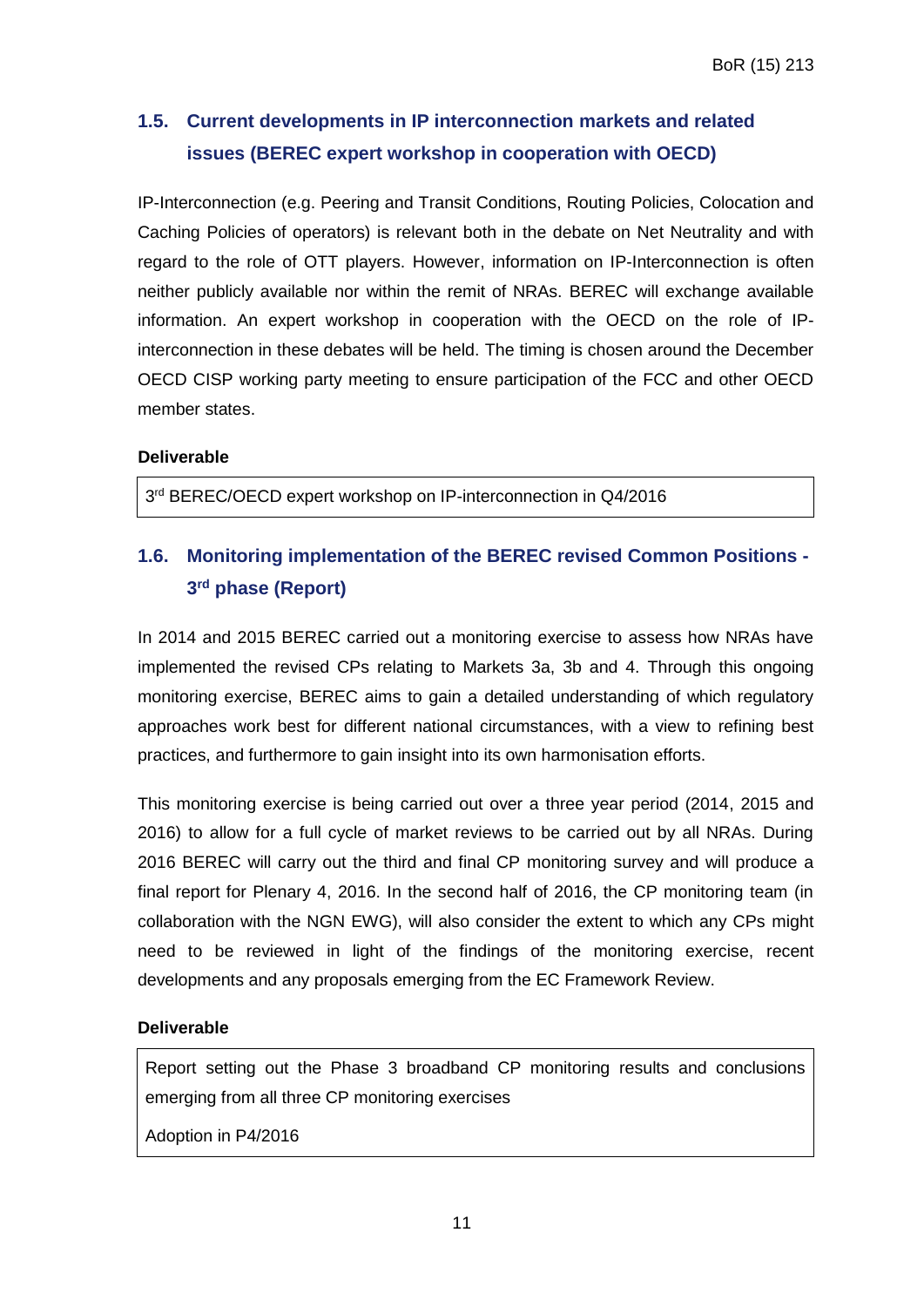#### <span id="page-11-0"></span>**2. Challenges and drivers of NGA rollout and infrastructure competition**

The 2015 work stream will be finalized. With the increasing demand for broadband (residential and non-residential) investment in high-speed broadband infrastructure needs to be encouraged, while preserving a competitive environment. This will encompass a benchmark of NGA wholesale markets regulation and competition effects including an analytical benchmark of NGA roll out in each country (type of access and type of obligations, number of actors, local authority and/or local utilities interventions, incumbent operator's role, number of homes passed and number of users) as well as an analysis of the economic literature on the relationship between regulation investment and competition. This topic is at the core of the debates around the Review and DSM.

#### **Deliverable**

BEREC Report on challenges and drivers of NGA roll out and infrastructure competition

Public consultation after P2/2016

Adoption in P3/2016

#### <span id="page-11-2"></span><span id="page-11-1"></span>**3. Oligopolies**

# **3.1. Input to the Review with regard to oligopolies (criteria of tight oligopolies, symmetric regulation etc.)**

The European telecommunication markets have witnessed several developments, such as the increased uptake of bundled services and a trend towards consolidation of the markets via mergers and acquisitions, which can result in oligopolistic market characteristics. It is generally recognised that oligopolistic communications markets face a risk of evolving in a non-competitive manner. For this reason BEREC prepared the Report on oligopoly analysis and regulation in order to assess whether the current regulatory toolkit and/or its practical application are adequate to tackle markets that have oligopolistic characteristics or bottlenecks. In June 2015 BEREC launched a consultation on the Report. The BEREC Report was adopted at the 4<sup>th</sup> Plenary 2015.

Subject to this consultation and in particular the assessment of the need and scope for adapting the Regulatory Framework to address non-competitive oligopolies further work might be required.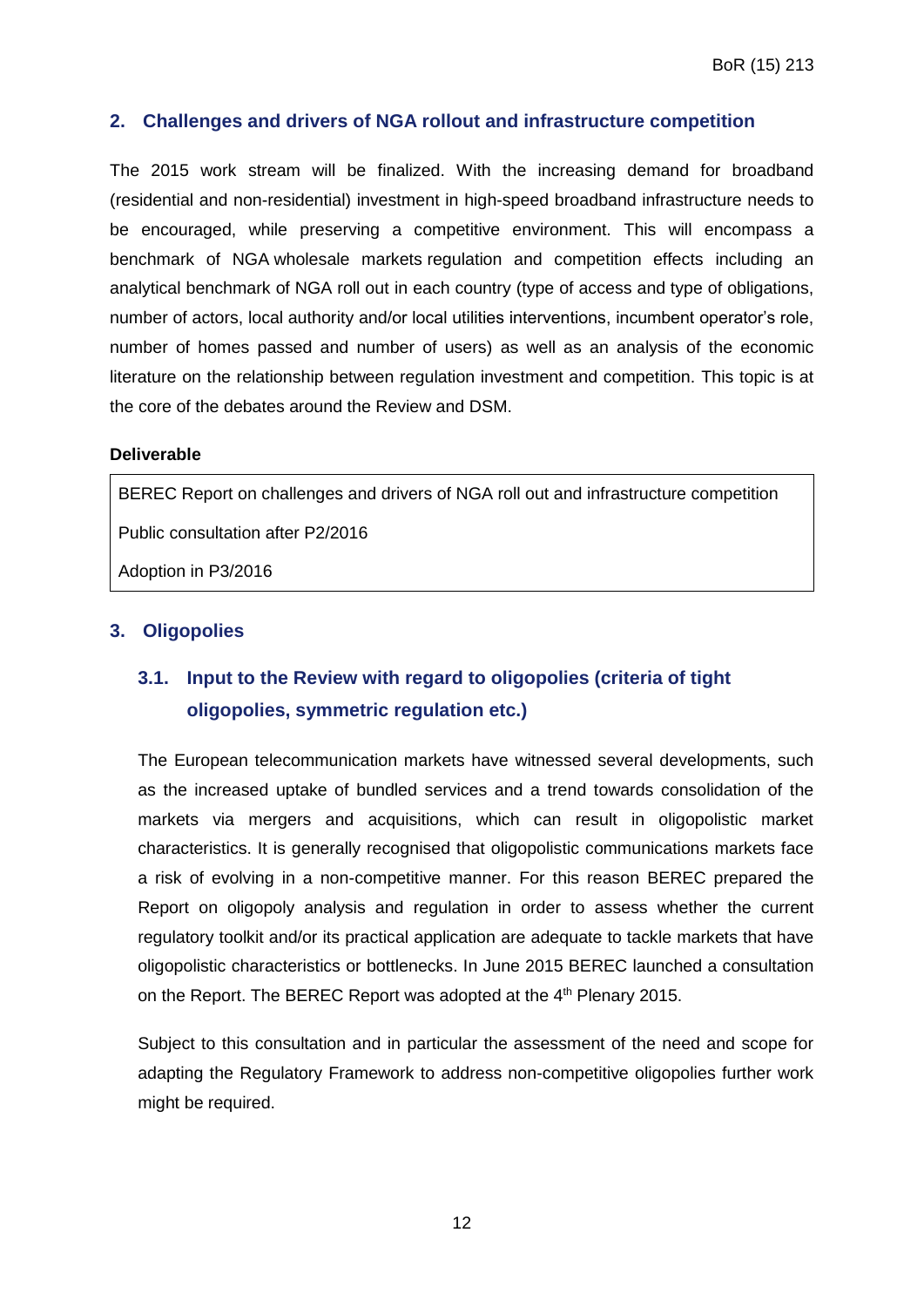#### **Deliverable**

Follow-up Report on Oligopoly Analysis and Regulation

Timing tbd

# <span id="page-12-0"></span>**3.2. BEREC input on mergers & acquisitions (input to be prepared by a consultancy)**

The above mentioned trend towards consolidation via merger acquisitions operations implies changes in the market structure and dynamics for competition in the short and long term, both at European and national levels. Understanding of the main trends and implications derived from these mergers & acquisition operations is a key issue for European NRAs. A comprehensive view on the evolving market structure derived from mergers & acquisitions will be especially useful to take informed decisions regarding guidance for NRAs on ex-ante regulation as well as to interact with relevant EU institutions and stakeholders.

The report will specifically pay attention to how these mergers & acquisitions have impacted the market structure, particularly, the development of prices for consumers, in 3 Member States with recent mobile-mobile mergers.

The report aims to cover: (i) data providing information about which changes in market structures and market developments have been detected in these countries, (ii) a description of the mergers & acquisitions operations, (iii) the effect the merger had on consumer prices using the methodology developed by ACM, RTR and EC (published Nov. 2015) and (iiii) implications of mergers for investments, if sufficient data on investments can be acquired.

#### **Deliverable**

Post-mergers & acquisitions market developments fact finding report

The report is planned to be finalized by P1/2017

#### <span id="page-12-1"></span>**4. Input to the Review with regard to spectrum (in cooperation with RSPG)**

Spectrum is a key input for mobile (broadband) services and as such also for the upcoming Framework Review. Its availability is crucial to entrants into the mobile markets and for the future development of (mobile) broadband access in Europe. BEREC could contribute by providing, where useful in cooperation with the RSPG, an important input to the Framework Review based on BEREC's market knowledge and expertise. BEREC could in particular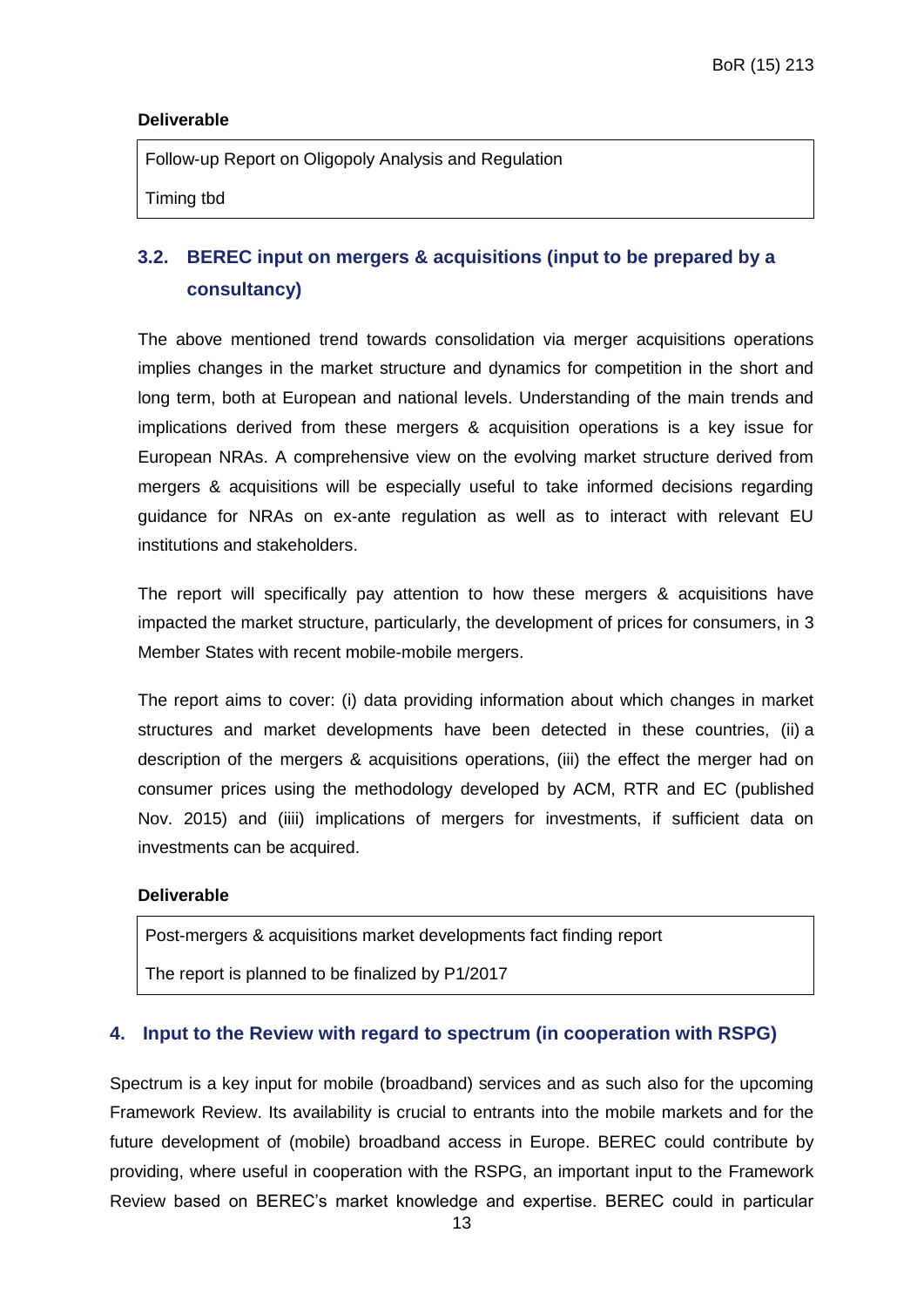provide information and expertise about market developments and competition issues as well as an overview about best practices

#### **Deliverable**

BEREC Report or input to the review process on spectrum

Timing tbd

#### <span id="page-13-0"></span>**5. Implementation of the Cost Reduction Directive**

The Directive on measures to reduce the cost of deploying high-speed electronic communications networks [\(2014/61/EU\)](https://ec.europa.eu/digital-agenda/news/directive-201461eu-european-parliament-and-council) aims at facilitating and incentivising the roll-out of high-speed electronic communications networks by reducing its cost. It includes measures aimed at increasing the sharing and re-use of existing physical infrastructure, which is expected to create conditions for a more cost efficient network deployment.

As the Cost Reduction Directive will become applicable by 1<sup>st</sup> July 2016, BEREC will play a role in this area, in support of the implementation of the Directive and helping enable cross sector cooperation for broadband and smart grid deployment. A workshop is envisaged in order to exchange information and experience so far on the state of play of implementation and might contribute to the development of best practices with a view to the enforcement of quality and of compliance with in-building physical infrastructures' obligations (to be "broadband-ready"). The workshop intends to highlight the lessons learnt so far in the implementation process, the challenges member states are facing and it might stimulate cooperation further among Member States. Speakers of the workshops will be representatives of NRAs and stakeholders.

#### **Deliverable**

BEREC Workshop on the implementation of the Cost Reduction Directive in Q2/2016

## <span id="page-13-1"></span>**B. Promoting the Internal Market**

BEREC will be actively involved in the preparation and coordination of input to the legislative proposals provided by the European Commission in 2016 with regard to the Review of the Regulatory Framework for electronic communications. As part of the Digital Single Market Strategy the Telecoms review process will be of crucial importance and at the heart of enabling the completion of the Digital Single Market. Depending on ad-hoc requests and emerging issues, BEREC will play a key role in advising the European Commission as well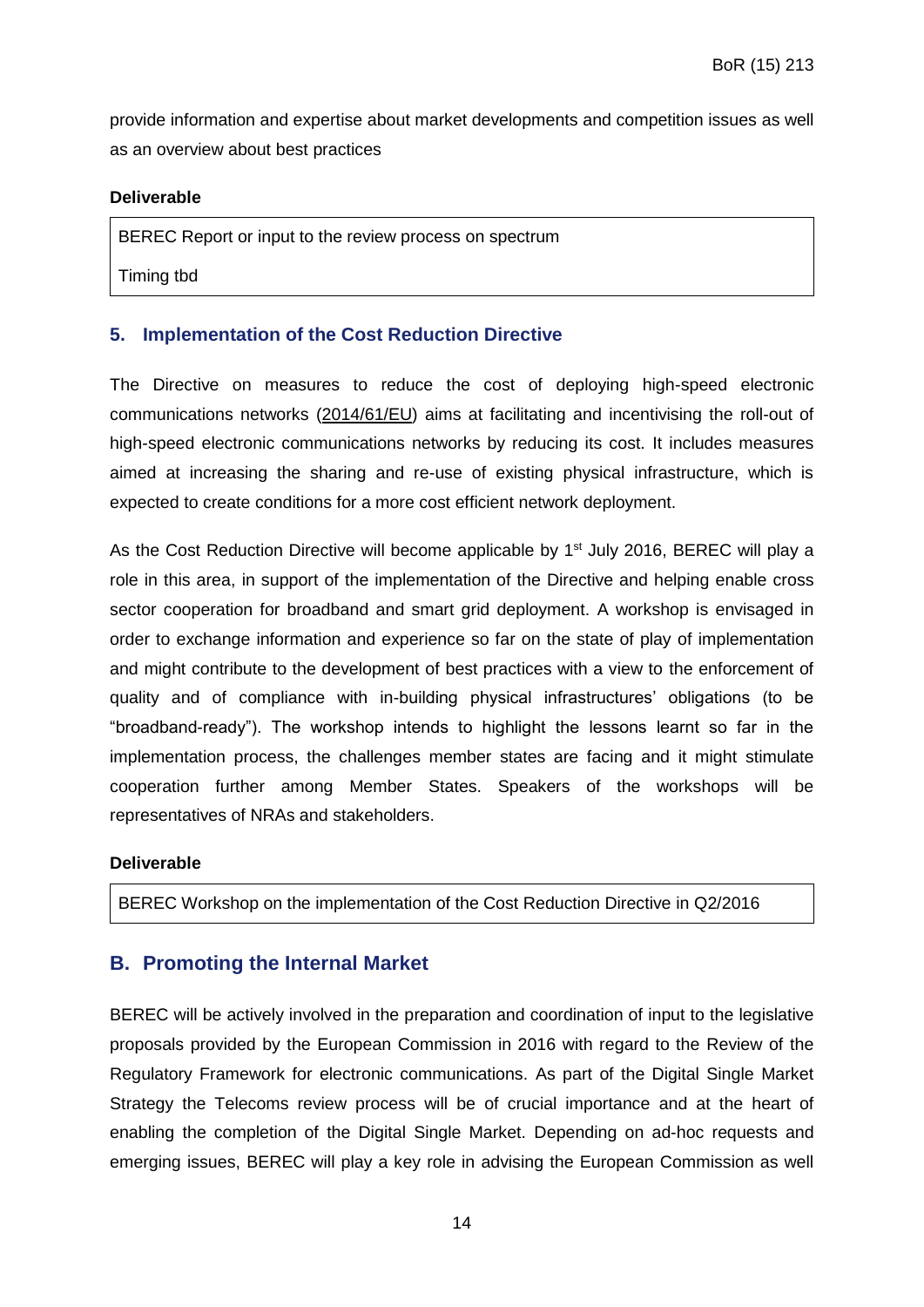as the European Parliament and the Council by providing regulatory knowledge based on the practical experiences of the NRAs.

BEREC will also give emphasis to International Roaming as well as Net Neutrality and all tasks that have been conferred to BEREC as follow up to the agreement on the Telecom Single Market Package in 2015.

Finally, BEREC will continue to provide consistent and profound reasoned Opinions on Article 7/7a Phase II cases.

#### <span id="page-14-0"></span>**6. Preparation of the Review**

The European Commission has announced the publication of the proposal for the Review of the electronic communications legislative framework by 2016. At the end of 2015, BEREC will have provided its input to the REFIT of the current framework as well as an Opinion on its review. In 2016 BEREC will do further work on a range of different topics interrelated to the upcoming review such as OTTs/CAPSs, oligopolies, spectrum, universal service etc. BEREC will provide various documents on these topics as indicated in this Work Programme and serving as further input to the legislative proposals.

Furthermore BEREC will closely monitor the process for the preparation of the Commission's legislative proposals and will analyze it; then BEREC will follow the legislative process. During the preparation phase as well as during the legislative process BEREC is ready and willing to deliver ad hoc input to specific issues depending on the request of the EU institutions and/or newly emerging needs.

#### **Deliverables**

Opinions, reports, position papers, technical background analyses (depending on specific requests of the EU Institutions and on specific needs emerging during the preparation of the legislative proposals by the Commission and during the legislative process)

Timing tbd (depending on the external requests/BoR input)

#### <span id="page-14-1"></span>**7. Economic impact of OTTs/CAPs on market definition and competition**

In 2015 BEREC elaborated a report on OTTs/CAPs assessing potential changes in the ICT value chain and the possible evolution of digital markets in the Internet ecosystem. A consultation was launched in October 2015. The ongoing work stream will be finalized in early 2016.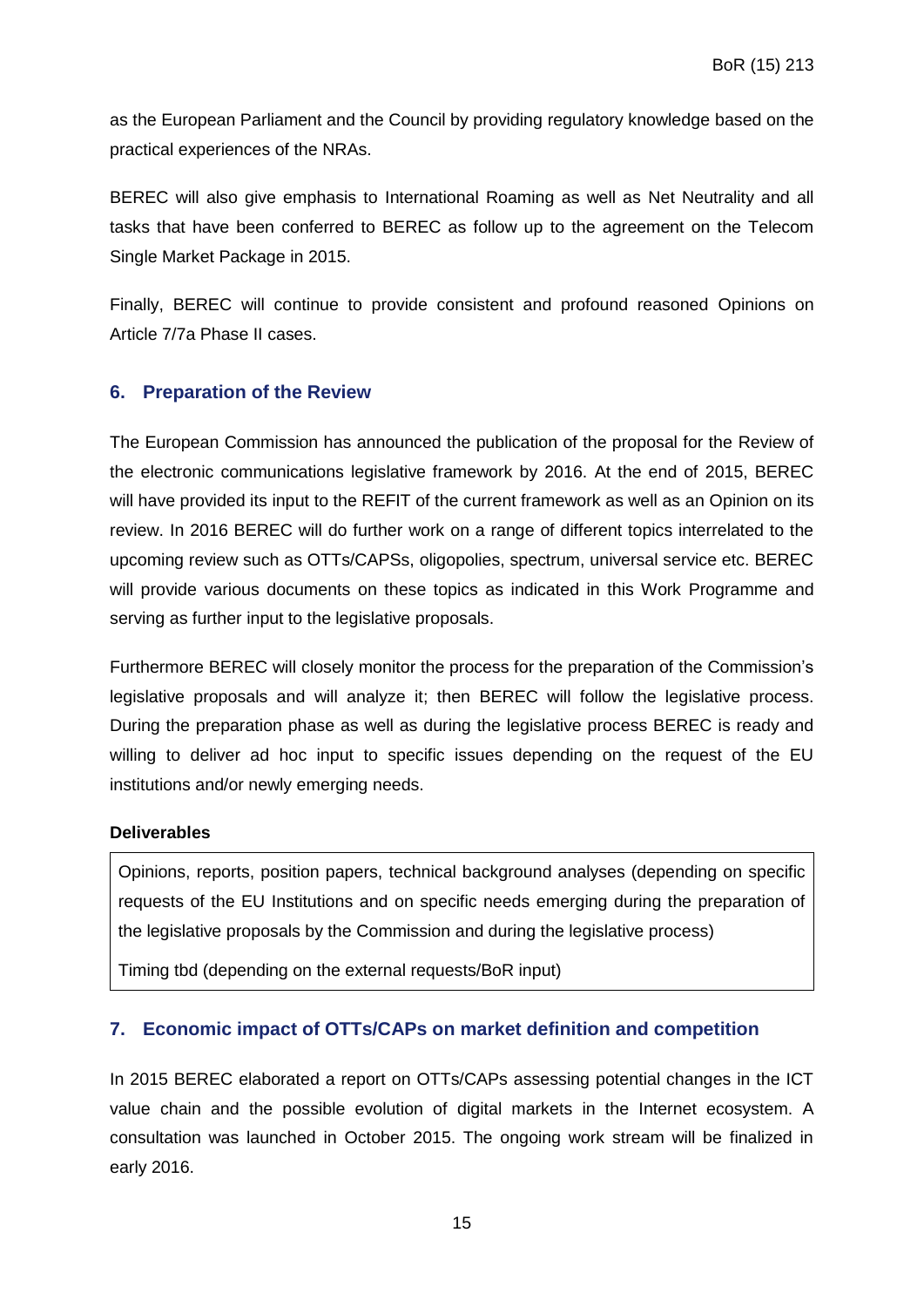As OTTs/CAPs are "hot" topics for 2016 and the Framework Review, in 2016 BEREC will further look at their impact on market definition and competition, including looking at the definition/characteristics of OTT/CAPs, substitutability, SMP approach, methodological frame, possible adjustments in the areas of data protection and data security, interoperability etc.

#### **Deliverable**

BEREC Input papers on OTT-related issues (scope of rules, economic impact)

Adoption in P4/2016

#### <span id="page-15-0"></span>**8. International Roaming**

The 2016 work plan in the field of International Roaming foresees not only the continuation of the monitoring exercises (Benchmark Report and Report on Transparency and Comparability of Roaming Tariffs) but will also include the implementation of the obligations set out in the Telecom Single Market (TSM) Regulation as it concerns the amendments of the current Roaming III Regulation. On 28<sup>th</sup> July 2015 the Commission formally requested BEREC to provide input to the review of the wholesale roaming market and planned to formally consult BEREC in the first semester of 2016 on the draft implementing acts on fair use policy (FUP) and sustainability of the abolition of retail roaming surcharges.

# <span id="page-15-1"></span>**8.1. Input to the European Commission to the fair use of roaming services and the sustainability of the abolition of retail roaming surcharges**

According to Article 6b ter of the Roaming IV Regulation, the European Commission, after having consulted BEREC, shall adopt detailed rules on the application of the FUP, on the methodology for assessing the sustainability of the abolition of retail roaming surcharges, and on the notification to be submitted by a roaming provider for the purposes of that assessment by  $15<sup>th</sup>$  December 2016. For this purpose BEREC will provide input to the Commission's request expected during the first semester of 2016.

#### **Deliverable**

BEREC Input to the Commission to the fair use of roaming services and the sustainability of the abolition of retail roaming surcharges

Adoption in P2/2016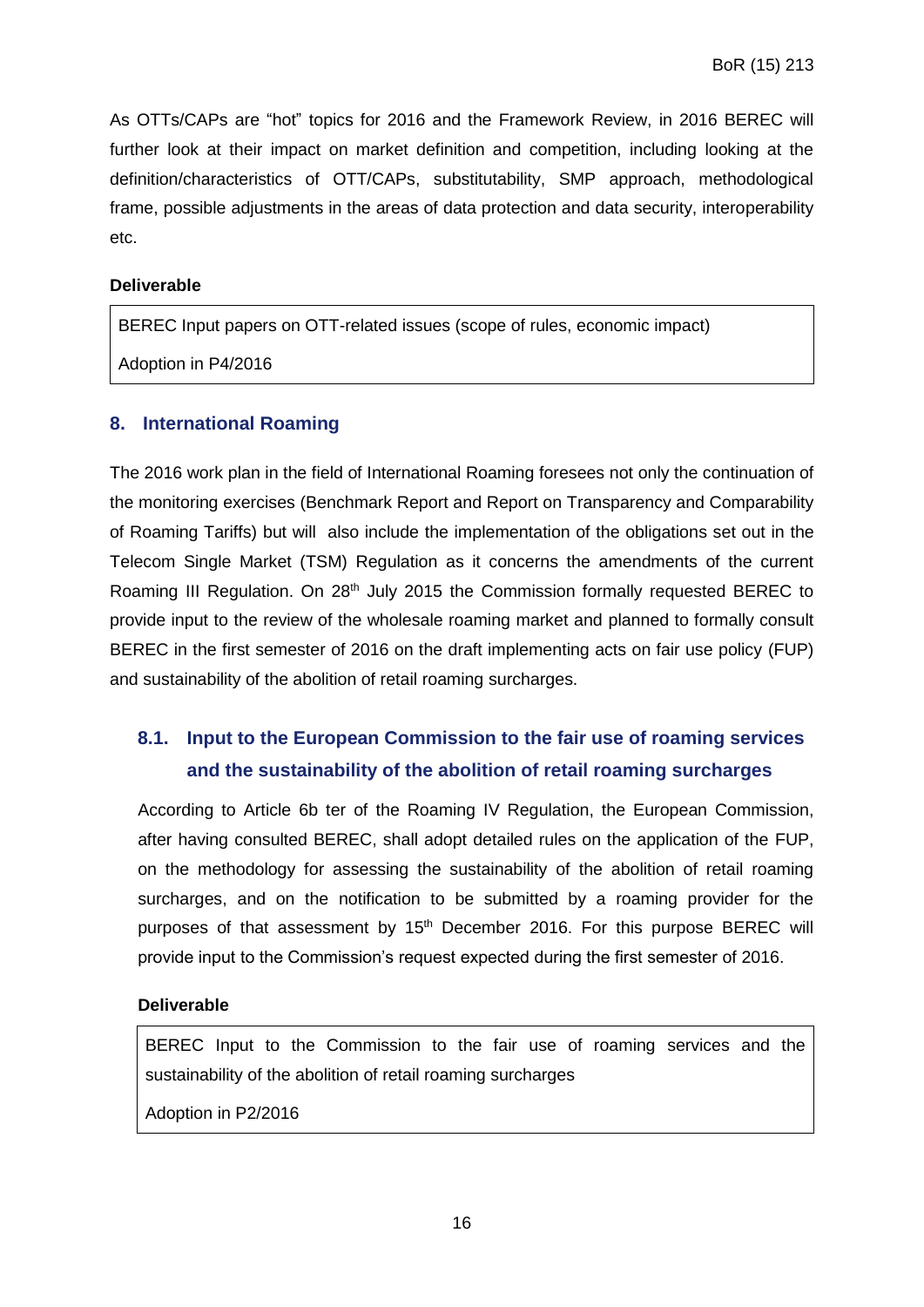#### <span id="page-16-0"></span>**8.2. Report on the wholesale roaming market**

According to Article 19 of Roaming III Regulation as amended by the TSM Regulation, the Commission shall review the wholesale roaming market with a view to assessing measures necessary to enable the abolition of retail roaming surcharges by 15<sup>th</sup> June 2017. In the letter sent by the Commission on 28<sup>th</sup> July 2015, BEREC has been asked to provide an extensive list of necessary information and data by the end of 2015 on different aspects of the wholesale market which has been considered as relevant for the elaboration of the mentioned report. This data was already submitted to the EC in 2015.

As for the previous review of the roaming regulation, BEREC will assess the wholesale roaming market and plans to publish its views on this issue after the 1<sup>st</sup> Plenary 2016.

BEREC will also contribute to the Commission´s public consultation on the Roaming Regulation 531/2012 as amended by Regulation 2015/2120 started on  $26<sup>th</sup>$  November 2015.

#### **Deliverable**

BEREC Report on the wholesale roaming market

Adoption in P1/2016

## <span id="page-16-1"></span>**8.3. Update of BEREC Guidelines on the roaming regulation**

The BEREC Guidelines on Articles 4 and 5, the BEREC Guidelines on Article 3 and the BEREC Guidelines on the Roaming III Regulation excluding Articles 3, 4 and 5 need to be updated. Given the number of questions concerning the implementation of the new measures also during the transitional period, the update of the General Guidelines should be approved during the first Plenary to contribute to a harmonized implementation of Art 6d of the Roaming III Regulation as amended by the TSM Regulation (EU 2015/2120). As there is no time pressure, the other two sets of guidelines will be updated according to the Roaming IV Regulation in the second half of 2016.

#### **Deliverables**

BEREC Guidelines on the application of the Roaming III Regulation as amended by the TSM Regulation (excluding Articles 3, 4 and 5 on wholesale access and separate sale of services)

Adoption in P1/2016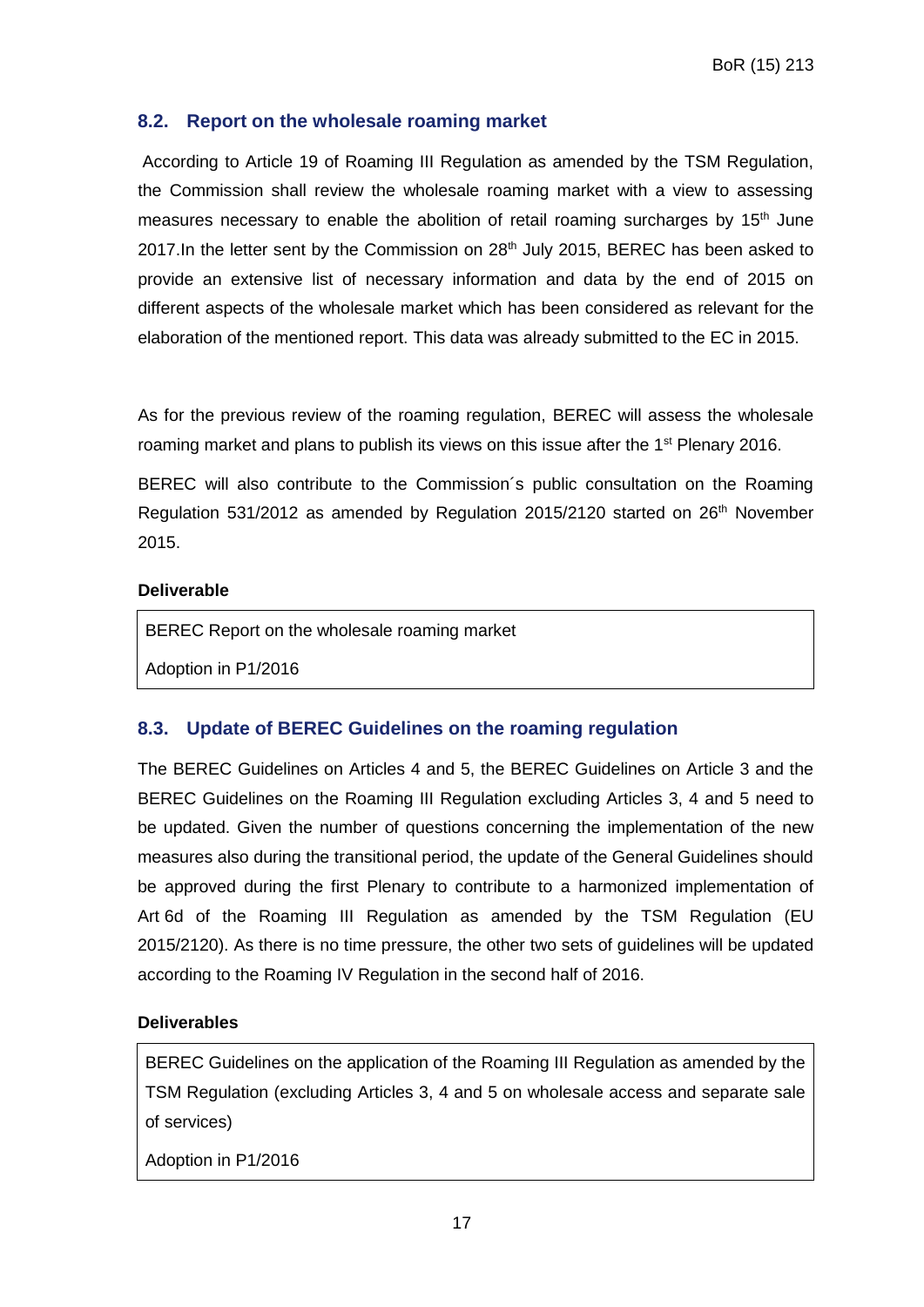BEREC Guidelines on the application of Article 3 - Wholesale Roaming Access - of the Roaming III Regulation as amended by the TSM Regulation

Adoption in P4/2016

BEREC Guidelines on the application of Articles 4 and 5 - Separate Sale of Roaming Services – of the Roaming III Regulation as amended by the TSM Regulation

Adoption in P4/2016

## <span id="page-17-0"></span>**8.4. Input to the Commission Implementing Act on weighted average MTRs**

According to Art 6c, the Commission has to review the Implementing Acts setting out the weighted average of maximum mobile termination rates across the EU every year in accordance with the same procedure. This and the letter from the Commission from  $28<sup>th</sup>$ July 2015 imply that BEREC needs to give input to the Commission on this matter once a year.

#### **Deliverable**

BEREC Input to the European Commission regarding the implementing acts setting out the weighted average of maximum mobile termination rates across the Union

Adoption by e-clearance after P3/2016

## <span id="page-17-2"></span><span id="page-17-1"></span>**8.5. Periodic International Roaming reports**

#### **8.5.1. Benchmark Reports**

In accordance with Article 19 paragraph 4 of the Roaming III Regulation as amended by the TSM Regulation, BEREC shall regularly collect data from NRAs on the development of retail and wholesale charges for voice, SMS and data roaming services. This data has to be notified to the Commission at least twice a year.

On the basis of collected data, BEREC shall also report regularly on the evolution of pricing and consumption patterns in the Member States both for domestic and roaming services and the evolution of actual wholesale roaming rates for unbalanced traffic between roaming providers.

Taking this into account, BEREC will adapt the data collection template considering the new provisions and continue to monitor the functioning of the Roaming Regulation and provider compliance, compiling information on trends in traffic volumes and pricing at retail and wholesale level for both domestic and roaming services, and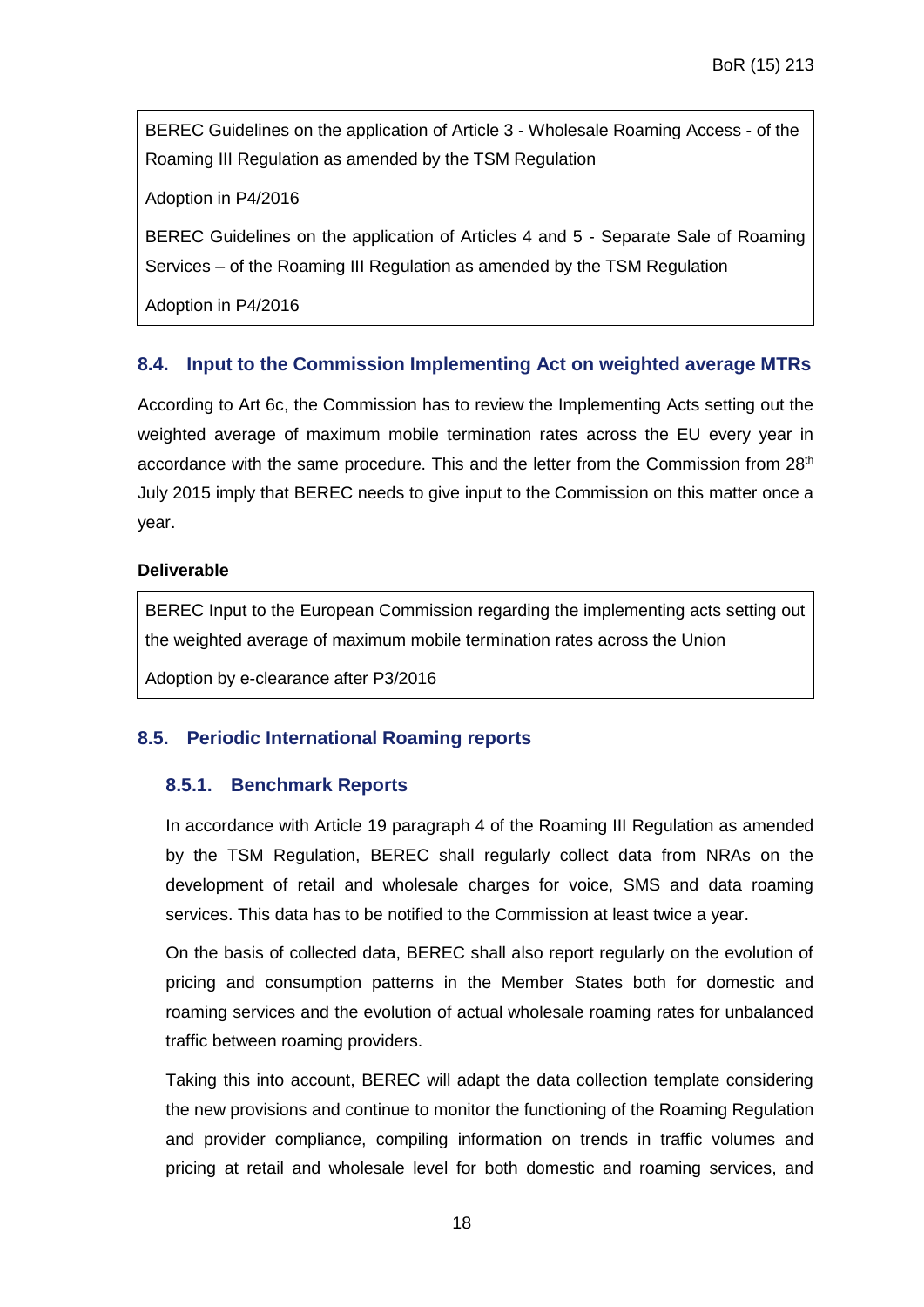producing two benchmark reports covering the periods April 2015 - September 2015 (16<sup>th</sup> Benchmark Report) and October 2015 - March 2016 (17<sup>th</sup> Benchmark Report).

#### **Deliverables**

16th and 17th International Roaming BEREC Benchmark Data Report

Adoption in P1/2016 and P3/2016

#### <span id="page-18-0"></span>**8.5.2. Transparency and Comparability of Roaming Tariffs Report**

Also in accordance with Article 19 paragraph 4 of the Roaming III Regulation as amended by the TSM Regulation, BEREC will collect information from NRAs on the transparency and comparability of different roaming tariffs offered by operators to their customers. The information gathered from NRAs and operators will be used to prepare the 3<sup>rd</sup> report on transparency and comparability of Roaming tariffs, which seeks to identify issues that need addressing, in particular with respect to consumer choice and the availability of adequate information to make that choice possible.

#### **Deliverable**

BEREC Report on transparency and comparability of International Roaming tariffs Adoption in P4/2016

#### <span id="page-18-2"></span><span id="page-18-1"></span>**9. Article 7 / 7a Cases**

#### **9.1. Opinions on Phase II cases**

BEREC anticipates continuous involvement in Article 7/7a Phase II cases, entailing examination and the delivery of relevant opinions within strict deadlines while maintaining the highest levels of quality.

#### <span id="page-18-3"></span>**9.2. Qualitative review of Phase II cases (Report)**

In 2014 BEREC undertook an analysis of Article 7/7a Phase II cases aimed at gaining a better understanding of both the procedural and substantive aspects of these cases and at informing the prospective review of BEREC CPs.

Previously, with the help of the BEREC Office, a high level categorisation of Article 7/7a Phase II cases had been carried out. In 2015 the REM EWG developed this further into a more comprehensive database of Phase II cases that stipulated the main elements of the cases, in particular the arguments of the Commission, the reasoning of BEREC Opinions,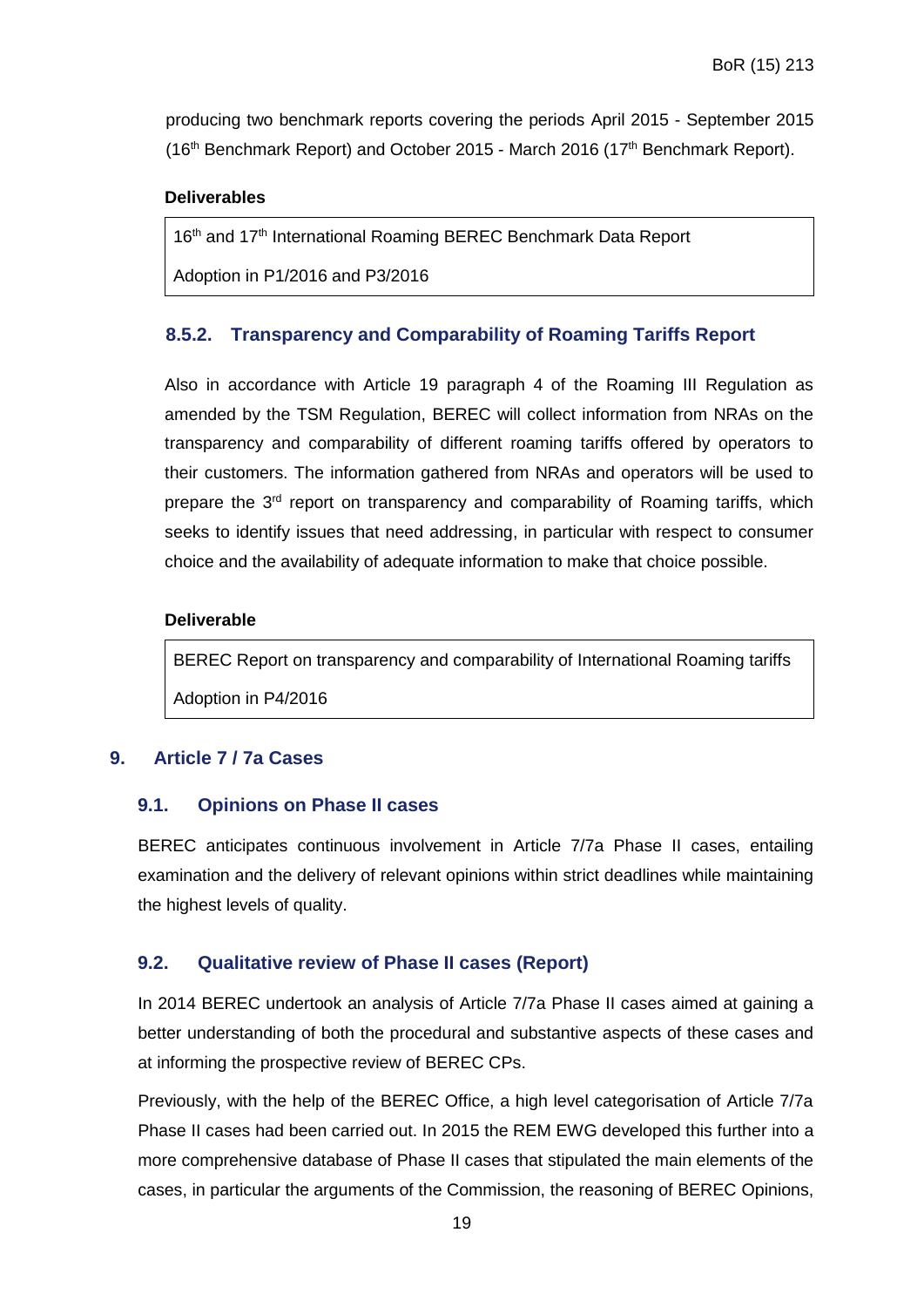and the final outcome of the process. The EWG will continue to add new Phase II cases to this database as and when they arise.

The aim is that the database can be consulted by BEREC members both for referencing a particular case and to analyse key themes among the cases over time.

To gain insight on the procedural aspects of Phase II proceedings, BEREC complemented the database analysis of cases with a survey of rapporteurs and experts of previous Phase II cases. The intent of the survey was to explore the functioning of the Article 7/7a process.

The report with the findings of the analysis was presented and adopted at Plenary 4 in 2015. Based on the report BEREC will decide on the next steps, in particular whether it is appropriate to host a high level workshop in 2016 or alternatively a technical workshop on this matter.

In any case BEREC will continue to track new cases and to produce an update to the report in a similar vein to this year's report, i.e. based on questioning rapporteurs and drafters on procedural aspects of the Article7/7a process.

#### **Deliverables**

High Level Workshop (timing tbd) or Technical Team Workshop (timing tbd), internal Update of the report (timing tbd), internal

# <span id="page-19-0"></span>**10. Input to the review of the Termination Rates Recommendation (depends on EC)**

On 7<sup>th</sup> May 2009, the Commission adopted its Recommendation on the Regulatory Treatment of Fixed and Mobile Termination Rates in the EU, aiming at coherent regulation in termination markets across the EU, in order to promote efficiency, sustainable competition and maximise consumer benefits in terms of price and service offerings. The Recommendation had to be applied by EU NRAs by 31<sup>th</sup> December 2012.

The Recommendation was intended to be "reviewed not later than four years after the date of application", which implies before the end of 2016. BEREC is planning to prepare input to the European Commission for the process of reviewing the Recommendation, and collaborate in this process.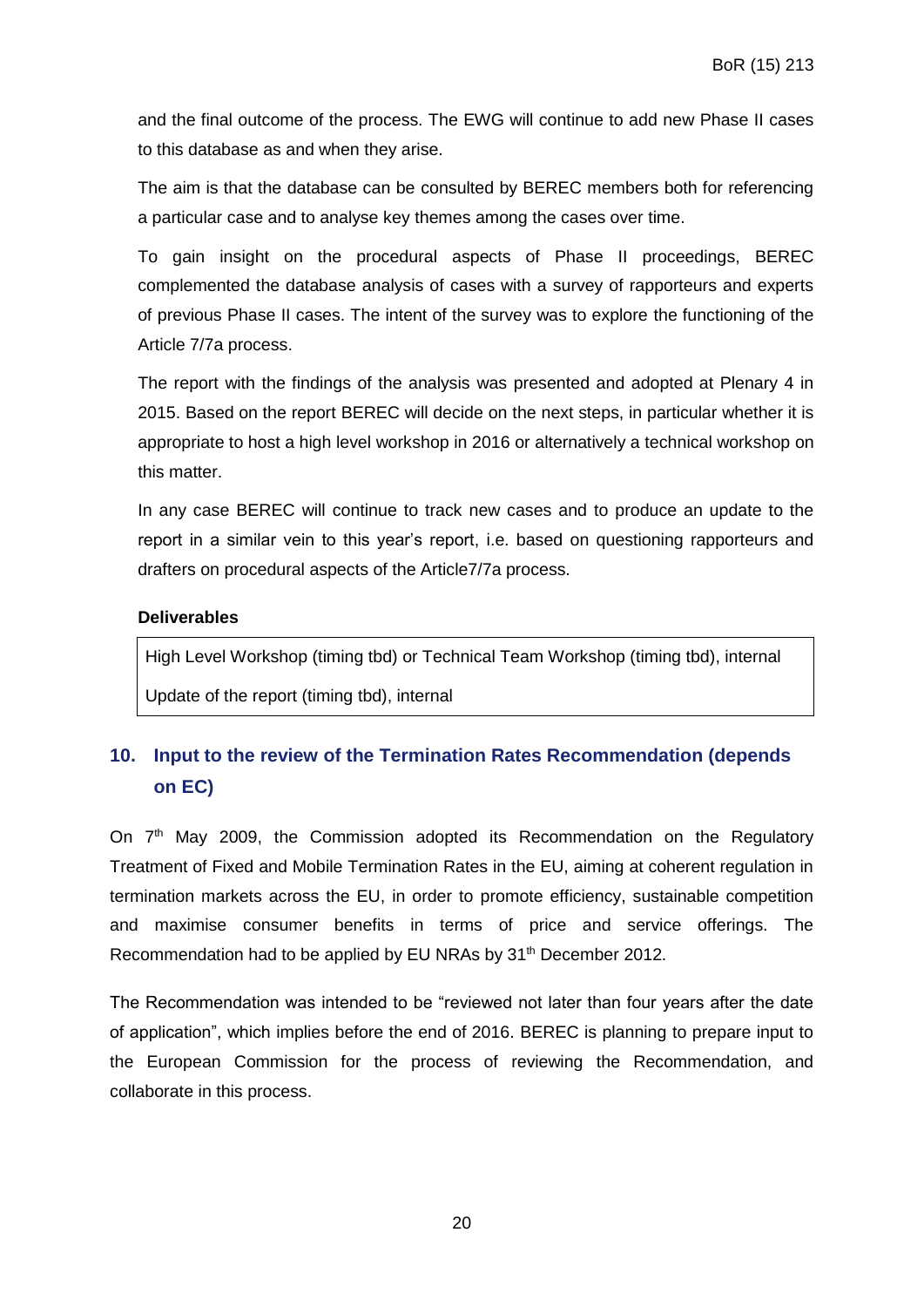#### **Deliverable**

Input to the Commission in its process of reviewing the Termination Rates Recommendation (tbc / depending on the process setup by Commission)

Adoption tbd

## <span id="page-20-0"></span>**C. Empowering and Protecting End-users**

The empowerment and protection of end-users, including the promotion of end-user choice, accessibility and affordability, will remain at the heart of BERECs activities.

One of the main areas of interest remains in this respect the safeguarding of an open Internet. Stemming from the TSM agreement, BEREC has the task to develop guidelines for the implementation of the obligations of NRAs related to the supervision, enforcement and transparency measures for ensuring an open Internet access. Therefore, BEREC will especially ensure a common approach to Net Neutrality rules.

In addition to this BEREC will have a close look and get actively involved in the announced revision process of the Universal Service Directive as part of the Review of the Regulatory Framework giving priority to user protection.

#### <span id="page-20-2"></span><span id="page-20-1"></span>**11. Net Neutrality**

# **11.1. Guidelines for the implementation of Net Neutrality provisions of the TSM regulation**

The TSM Regulation (EU 2015/2120) includes a duty in Article 5(3) for BEREC to lay down guidelines for the implementation of the obligations of NRAs related to the supervision, enforcement and transparency measures for ensuring open Internet access. These guidelines should contribute to the consistent application of the Regulation, and be produced after consulting stakeholders and in close cooperation with the European Commission. The guidelines shall be adopted no later than nine months after the Regulation enters into force. BEREC will draw on existing BEREC Net Neutrality publications to develop these guidelines.

#### **Deliverables**

BEREC Guidelines on Regulators' Implementation of European Net Neutrality rules

Public consultation on draft Guidelines after P2/2016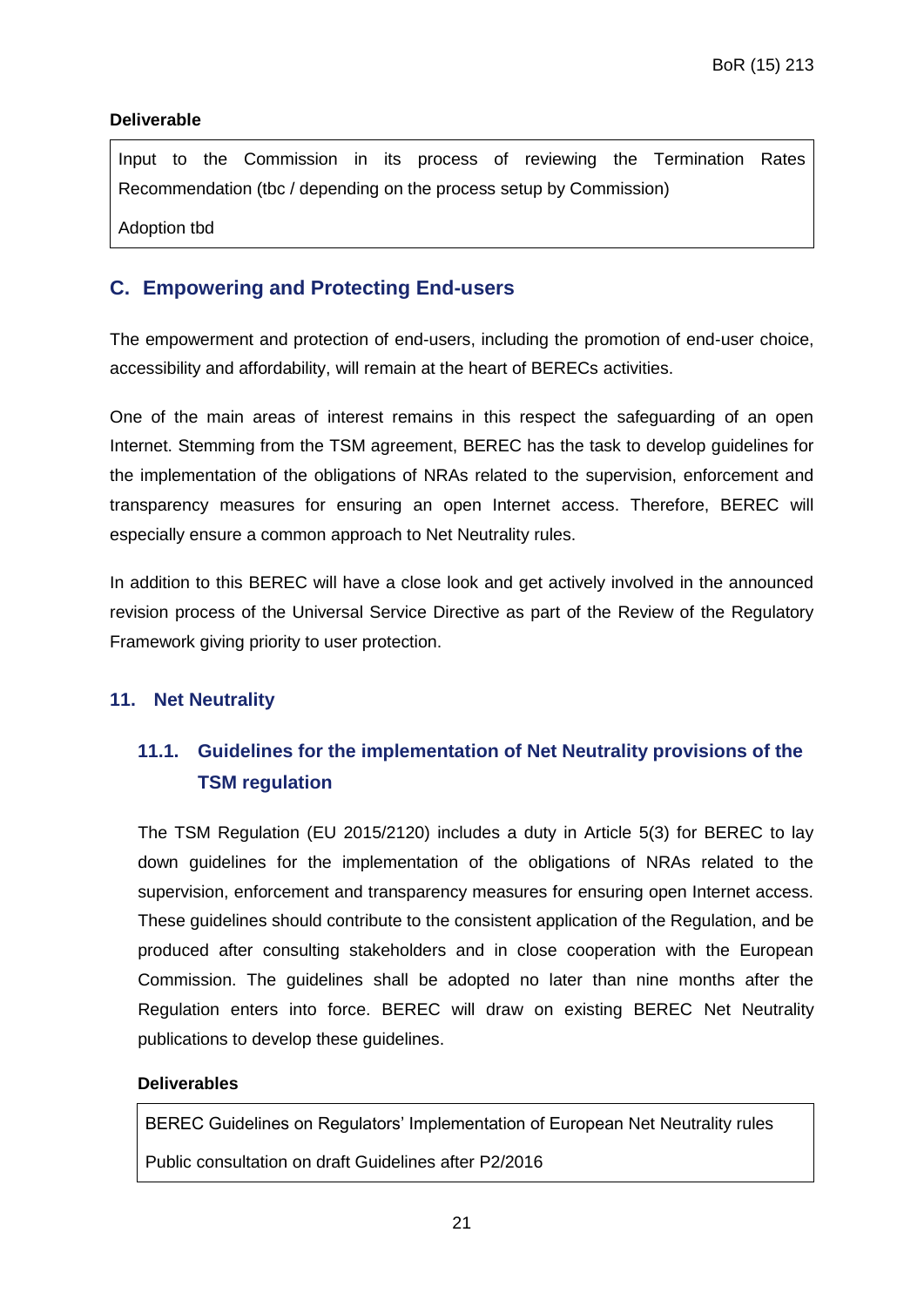Publication until 30<sup>th</sup> August 2016

#### <span id="page-21-0"></span>**11.2. Regulatory assessment of QoS in the context of Net Neutrality**

When regulators are supervising developments in the electronic communications market in general, as well as the practices of Internet service providers (ISPs) in particular, insight into quality of the services offered on the market is essential.

Article 22(3) of the Universal Service Directive enables the regulator to "prevent degradation of service".

Furthermore, the recent TSM Regulation requires regulators to closely monitor and ensure compliance with the provisions on Net Neutrality of the Regulation 2015/2120.

This work stream will – depending on the outcome of the NN QoS Feasibility study – develop a Net Neutrality quality of service (NN QoS) regulatory assessment toolkit for NRAs by building on previous BEREC guidance on monitoring methods and recommending legal considerations to be taken into account when addressing issues of Net Neutrality and traffic management. As proposed in the BEREC NN QoS Guidelines, the monitoring methods will encompass both Internet access service (IAS) as a whole, as well as individual applications using IAS.

The former covers measurement of IAS performance characteristics (download and upload speed, latency etc.) actually enjoyed by end-users, while the latter investigates ISPs' traffic management practices.

Accuracy and comparability of measurement results will be emphasised. The methodology will also specify how to assess the IAS measurement results when considering nominal speed and performance of specialised services, and comparing different IAS offers and different ISPs, while taking into account market development and technological evolution. The toolkit will also cover monitoring methods for detecting quality differentiation of individual application and the use of traffic management investigations will also be covered. The NN QoS assessment toolkit will thereby describe regulatory best practices on IAS quality and Net Neutrality monitoring.

Subject to a decision by the BoR the work stream will also build on the findings from the 2014 BEREC NN QoS Monitoring Report and 2015 BEREC NN QoS Feasibility Study, which describe a possible future opt-in quality monitoring system, where individual regulators can participate on a voluntary basis. BEREC's work beginning in the second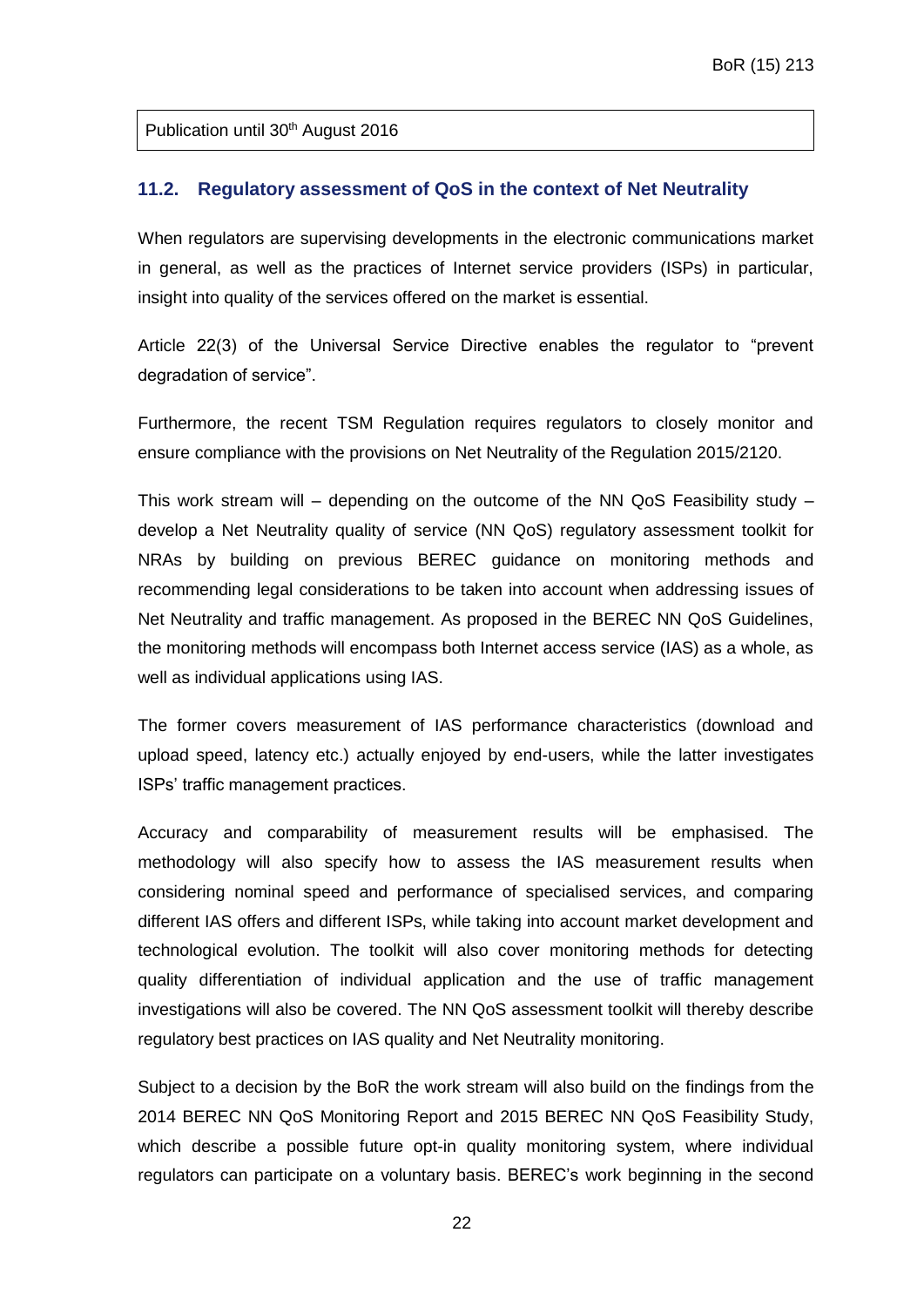half of 2016 would consist of specifying the system requirements and describing a framework for NRAs to collaborate in the opt-in system.

It is important that quality monitoring is considered trustworthy among stakeholders, in particular within an evolving policy area as Net Neutrality, and a harmonised approach broadly supported by regulators could contribute to this.

The collaborative functionality proposal would include enhanced features such as crossborder performance measurements and multi-country monitoring data analysis. The common system could also function as a platform for collaboration between regulators and facilitate development and testing of new monitoring methods and measurement tools which can be gradually phased in by individual participating regulators. The 2015 BEREC NN QoS Feasibility Study will be the basis for the BoR to take a decision on whether to move forward to specifying an opt-in quality monitoring system (with a separate decision on whether to establish it to be taken in 2017).

#### **Deliverables**

Description of the framework for NRAs to collaborate in an opt-in quality monitoring system

Adoption in P1/2017 (subject to a BoR decision)

Overall system requirement specification for the opt-in quality monitoring system

Adoption in P2/2017 (subject to a BoR decision)

BEREC regulatory toolkit for NN QoS assessment

Adoption in P1/2018

# <span id="page-22-0"></span>**12. Input to the Review with regard to the revision of the Universal Service Directive**

The Universal Service Directive calls on the European Commission to review the scope of the Universal Service every three years in the light of social, economic and technological developments.

The European Commission started working on the next review in 2014 and BEREC will continue to work closely with the European Commission on Universal Service providing input as required, including a formal opinion on any report or proposal issued by the European Commission.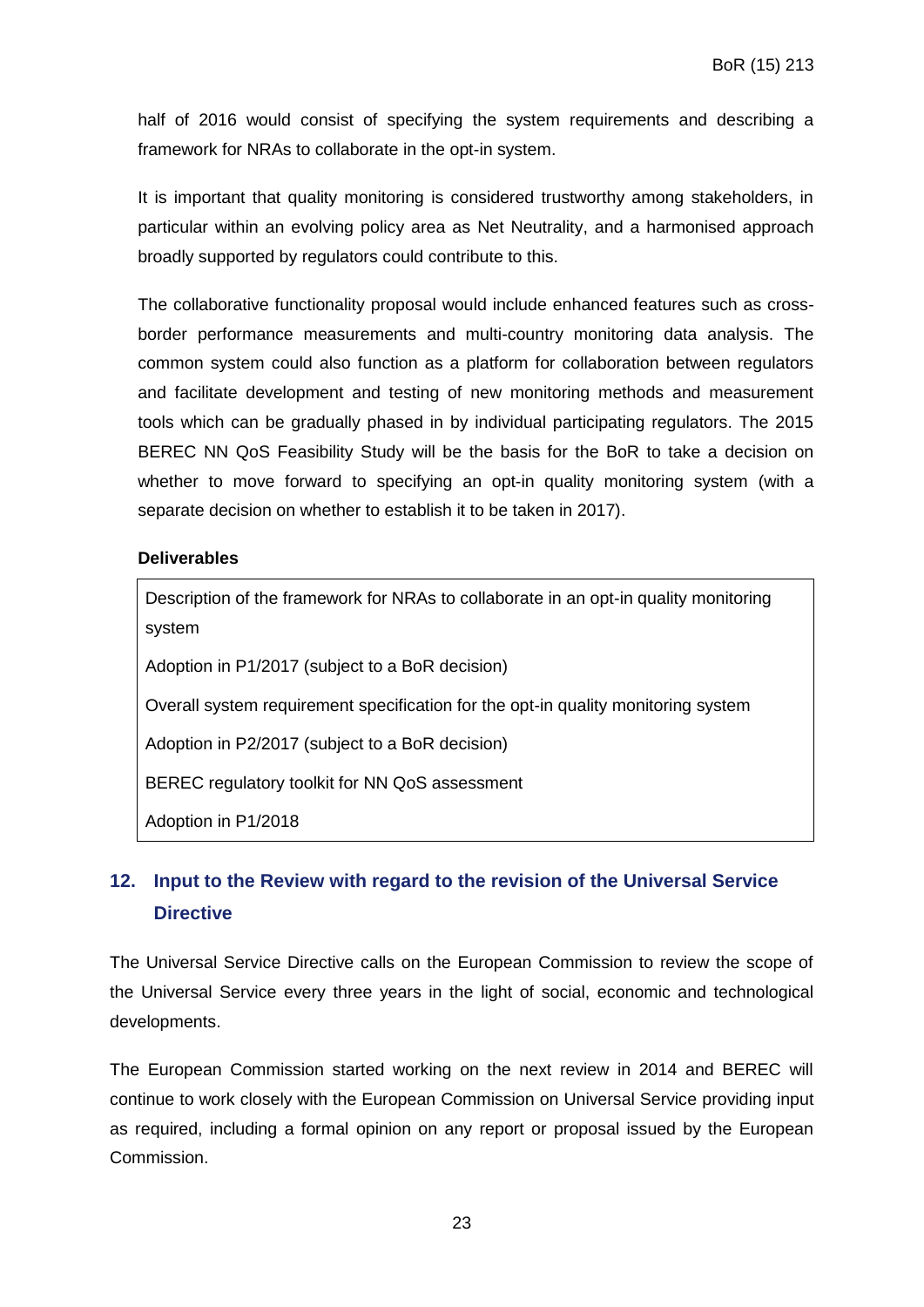The scope of the BEREC Opinion is to provide BEREC views regarding issues associated with the review of the scope of Universal Service that might usually fall under the competencies of a relevant number of NRAs. The purpose of the document is to contribute towards better European Commission's public policies regarding the review of the scope of Universal Service, which will ultimately guarantee an adequate "safety net" to European citizens.

The details of the work stream will be subject to re-evaluation according to the Commission plans regarding the review of the Universal Service. As the planned revision of the Universal Service Directive will form an integral part of the upcoming Framework Review, BEREC will deliver an input to relevant questions whether the current US framework needs to be updated and if so how/to which extent this should be recommended.

#### **Deliverables**

Input paper on Universal Service (serving as input to the Framework Review)

Timing tbd (depends on Commission plans regarding the review of the Universal Service Directive)

#### <span id="page-23-0"></span>**13. Accessibility Workshop**

Article 23a (1) of the Citizens' Right Directive aims to ensure that end-users with disabilities, estimated at 16% of the European population, may fully participate in and benefit from technological advances and developments in electronic communications that are available to other end-users. The challenges faced by disabled citizens in access to education, jobs, health and cultural goods are immense. The provisions of the aforementioned Article 23a (1) allow Member States to enable NRAs to specify requirements to be met by undertakings providing electronic communications services to ensure that disabled end-users have equivalent access to and choice of undertakings and services that are available to the majority of end-users. Therefore, Article 23a provides a mechanism to apply relevant obligations to all electronic service providers. Also, according to recital 41 of the Universal Service Directive, "Member States should take specific measures to ensure that emergency services, including "112", are equally accessible to disabled end-users, in particular deaf, hearing-impaired, speech-impaired and deaf-blind users. This could involve the provision of special terminal devices for hearing-impaired users, text relay services, or other specific equipment."

In 2015 BEREC hold a workshop discussing what has been done so far to improve accessibility for disabled citizens and what are the main challenges faced by disabled users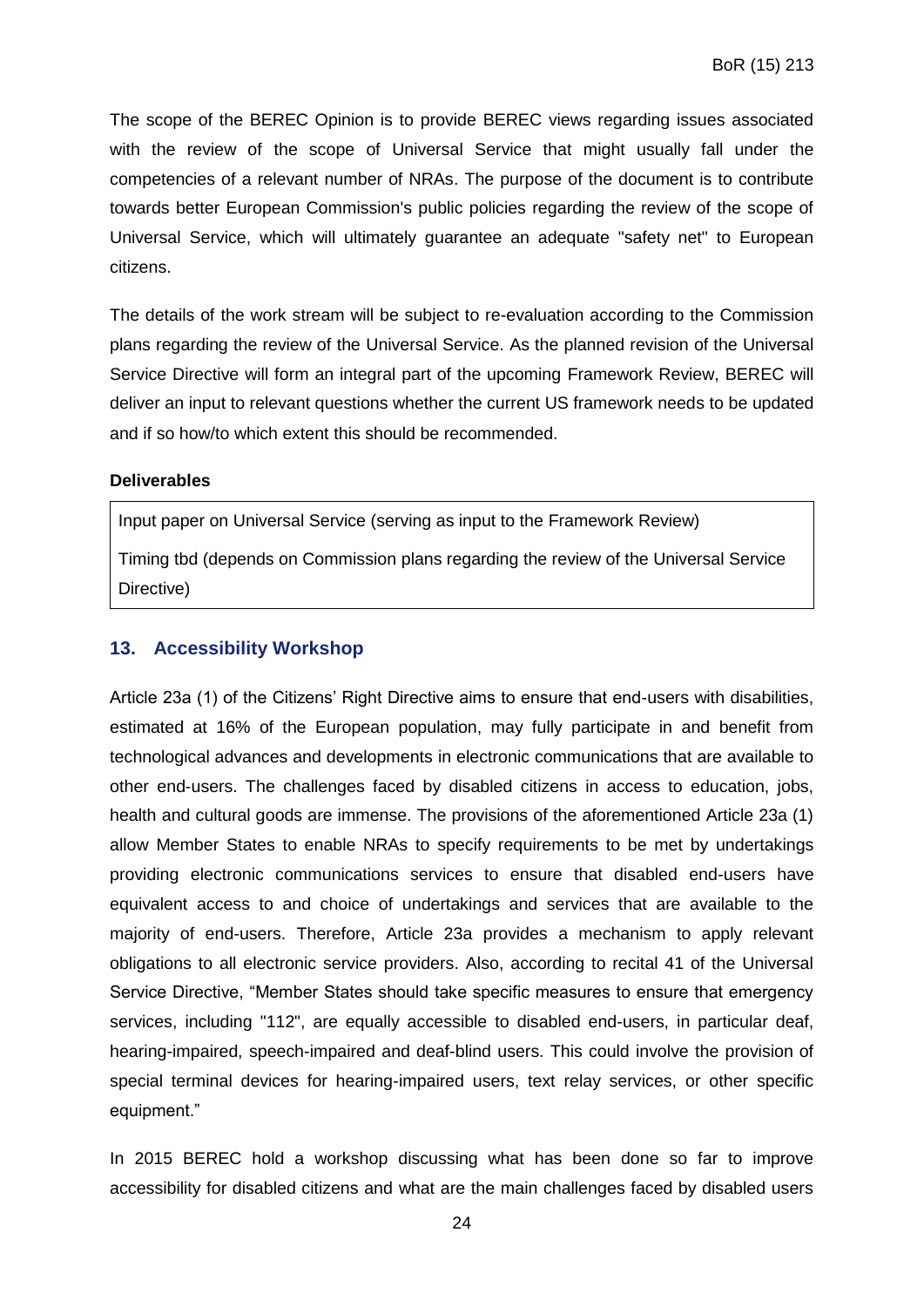accessing the electronic communication services. In 2016 BEREC will organize a follow-up Accessibility Workshop which will be focused on best practices regarding what can be done to encourage equivalent access and choice.

#### **Deliverable**

BEREC Workshop on equivalent access and choice for disabled end-users

External Workshop in Q3/2016

## <span id="page-24-0"></span>**D. Quality and Efficiency**

BEREC will follow the approach that outputs of work inter alia in the format of reports, CPs or opinions are delivered in an effective and timely manner and proof to be of the highest quality.

Against this background BEREC is committing itself to continuous work to improve the quality and consistency of individual NRA decisions and to stimulate engagement and effective cooperation.

Consequently, BEREC will continue its benchmarking and reporting exercises on topics such as MTR, FTR and SMS to provide robust factual input for decision making processes and to interested third parties on the most recent developments and trends.

On top of this, BEREC will host another Stakeholders' Forum to ensure a continuation of the open dialogue between BEREC and its members as well as with the stakeholders while at the same time increasing the transparency of the work undertaken by BEREC.

Last but not least, BEREC will continue its engagement with the EU institutions/groups as well as its international cooperation to provide platforms for a valuable exchange of experience and different views.

#### <span id="page-24-2"></span><span id="page-24-1"></span>**14. Benchmarks**

## **14.1. Benchmarking on MTR/FTR/SMS (multiannual work line)**

In 2015 BEREC will continue to produce benchmarks on mobile and fixed termination rates as well as on SMS. These benchmarks have reached a satisfactory level of maturity and have proved invaluable, not just for monitoring consistency but also in the regulatory process.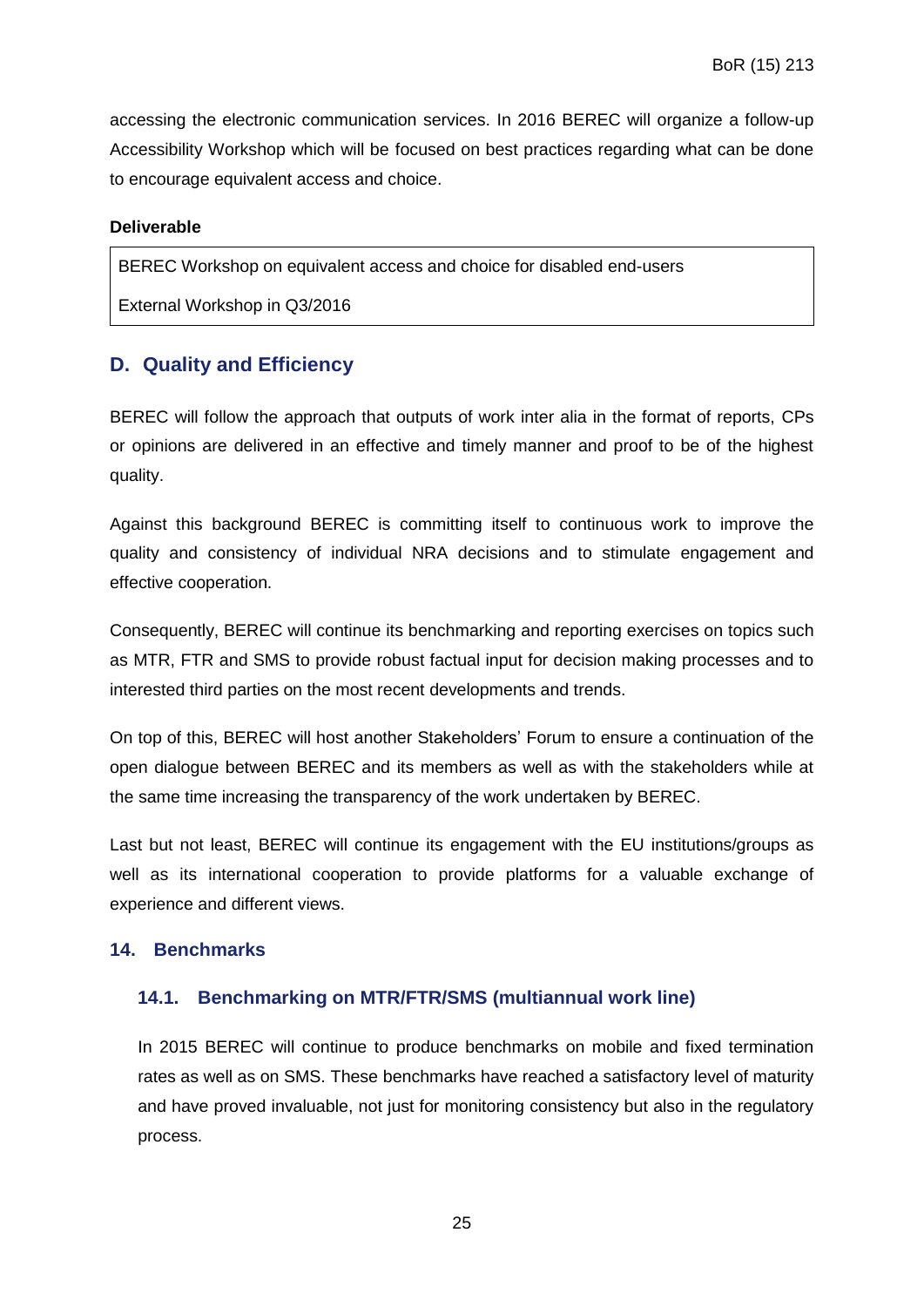#### **Deliverables**

MTR, FTR, SMS Benchmark Report

Adoption in P2/2016 and P4/2016

#### <span id="page-25-0"></span>**14.2. Regulatory Accounting in practice (multiannual work line)**

BEREC will repeat this annual exercise in 2016, with the intention, as in previous years, to assess the degree to which there is consistency in regulatory accounting across the EU and to identify differences among Member States which may have arisen as a result of different implementations of the same regulatory accounting approach.

BEREC will continue to collect data on the methodology and input parameters used to calculate the rate of return on capital employed.

In 2016, emphasis will continue to be given to consistency in regulatory accounting with respect to key access products and will seek to increase the detail and the in-depth analysis of the methods covered to identify communalities and reasons for differences. The report aims at investigating more in depth how far further alignment among Member States could be achievable, as well as covering the motivation behind NRAs choices of the regulatory accounting and costing methodologies linking both to find patterns (maybe in a form of a matrix).

BEREC will also include an overview of the costing methodologies applied with a view to the Recommendation on Consistent Non-Discrimination Obligations and Costing Methodologies (2013/466/EU).

#### **Deliverable**

BEREC Report on Regulatory Accounting in practice

Adoption in P3/2016

#### <span id="page-25-1"></span>**14.3. Analysis of the emergence of new markets due to bundling trends**

BEREC will elaborate a document focusing on the following issues:

(i) Issue of transparency for (residential and non-residential) end-users. Bundles include numerous services that are interdependent according to their prices. The variety of services and possible combinations often result in very complex conditions of the contracts. This could be misleading for end-users. More over combinations of services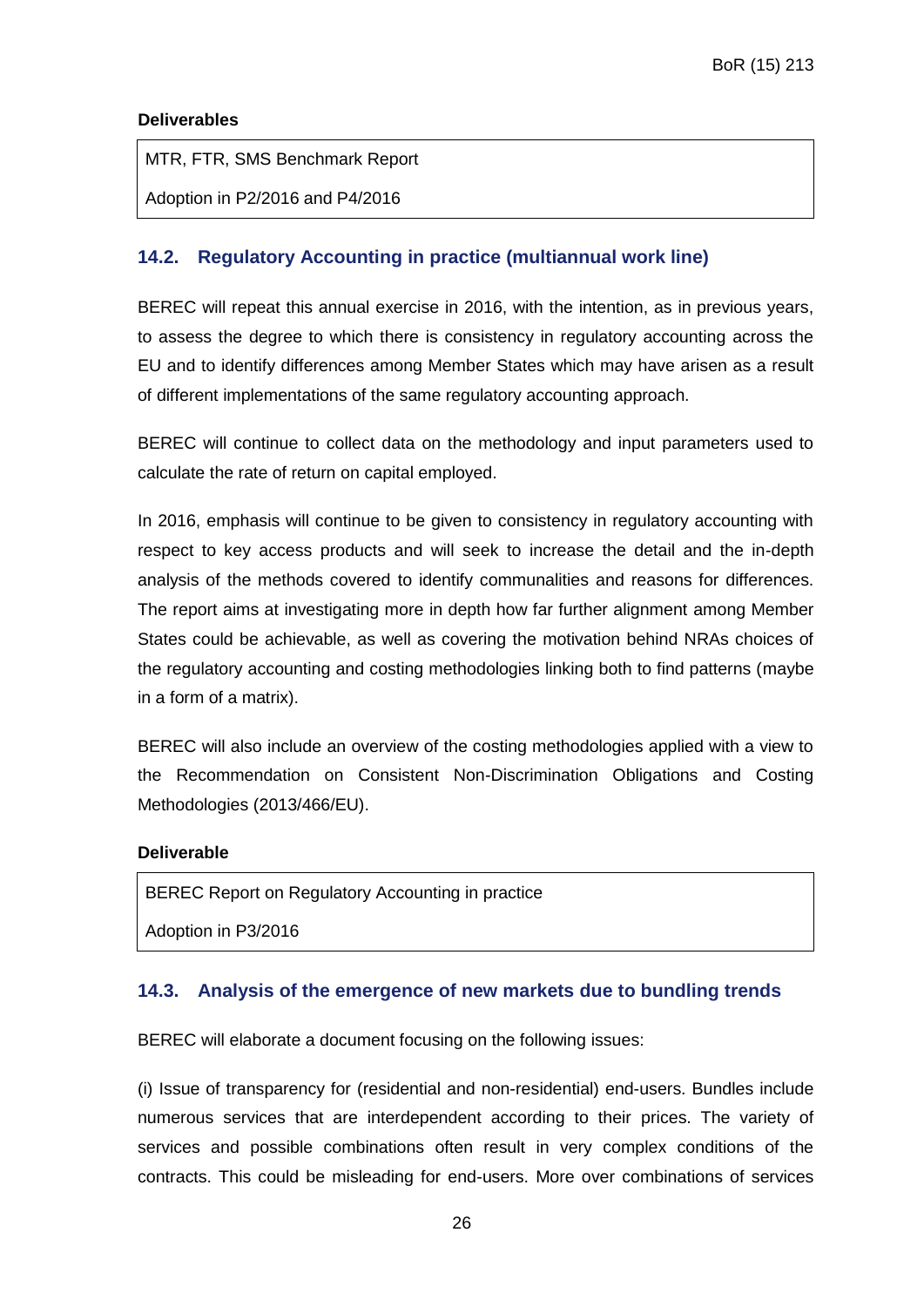that are of end-users' interest may be very unconventional and hard to compare with offers from other operators. This could be harmful for competition. Therefore it is purposeful to analyse methodologies of bundles composition.

(ii) Possible definition of methodologies which allow for revenue sharing between the services included in the bundles revenue sharing is a key to bundles. Understanding of the methodologies which allow revenue sharing can help to identify added value of a bundle. This may be an important piece of information for end-users who would consider including another service in the bundle. It is also significant for the regulator to recognize how operators gain competition advantages due to bundles compositions.

(iii) Possible impact on competition arising from the provision of bundles at retail level and the individualized provision of the underlying wholesale services. It may also be worthwhile to have a look at non-regulated services (for instance OTTs) in bundles and any possible regulatory challenges. This work stream might cover specific issues that feed into the revision of the framework.

#### **Deliverable**

BEREC Report of the emergence of new markets due to bundling trends

Adoption in P3/2016

## <span id="page-26-0"></span>**15. Stakeholders' Forum**

Building upon the very positive experiences BEREC has made with its past three events, the 4<sup>th</sup> Stakeholders' Forum to be held in 2016 will continue to manifest the open dialogue between BEREC and its members on the one hand and the key stakeholders on the other hand, but also among themselves.

Undoubtedly, in 2016 the focus will be on the review of the relevant legal framework for the rapidly evolving telecommunications sector. The Stakeholders' Forum will provide a platform for a transparent exchange of ideas, concepts and also challenges between all parties involved.

#### **Deliverable**

Stakeholder Forum in Q4/2016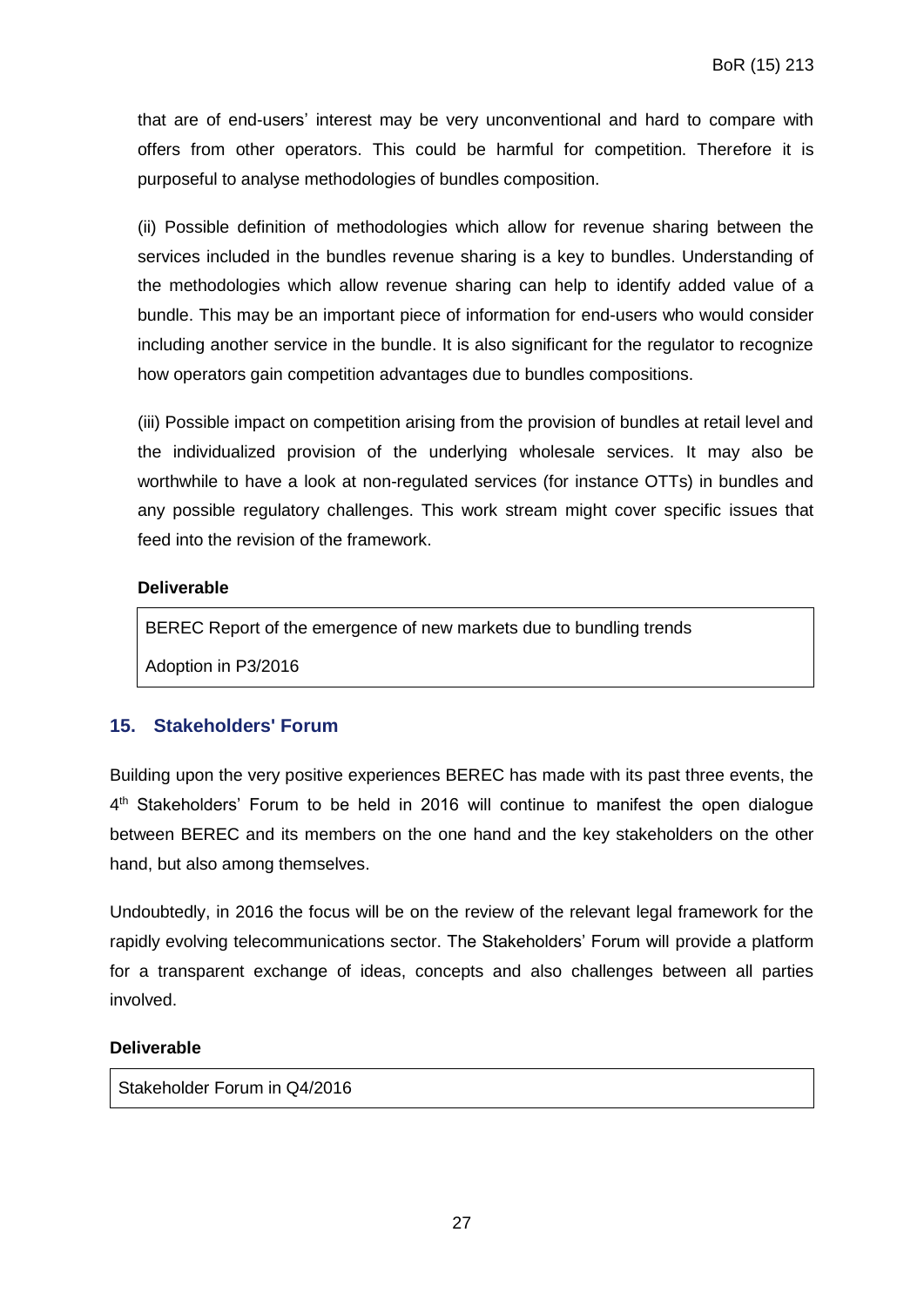#### <span id="page-27-0"></span>**16. BEREC's Annual Reports on activities and developments in the sector**

Every year BEREC publishes an Annual Report of its activities and an Annual Report on developments in the electronic communications sector. With these Annual Reports BEREC complies with the obligations stipulated in Article 5.5 and Article 3.1 (n) of the BEREC Regulation. BEREC will continue to publish these two reports together as Part A and Part B of a single document.

Whereas the Annual Report on BEREC activities focuses on the outcome of the work of its expert working groups and ad-hoc teams based on the Work Programme, the Annual Report on developments in the electronic communications sector summarizes BEREC's view on the past year as well as a perspective of future developments and challenges in the sector.

#### **Deliverable**

Annual Reports 2015

Adoption in P2/2016

#### <span id="page-27-1"></span>**17. Cooperation with EU institutions/groups**

BEREC has always had a fruitful cooperation with all EU institutions (Commission, Council and EP). In 2016 the continuation of this fruitful cooperation with the EU institutions will be a key factor and of crucial importance for a successful review of the legal framework of the electronic communications sector.

Against this background BEREC will continue to provide its expert view by means of advice and opinions on draft decisions, recommendations and guidelines by the European Commission, but also on any other issues within the scope of BEREC's competence that might arise.

In addition, BEREC will also be in close contact with the Council and the European Parliament to exchange ideas and to share the experience which NRAs have made in regulating the sector.

Finally, BEREC will ensure a continuous (ad-hoc) dialogue with other European bodies and groups such as ENISA, ERGP, ERGA, ERP and the ECN with a particular view to interfaces regarding the Framework Review.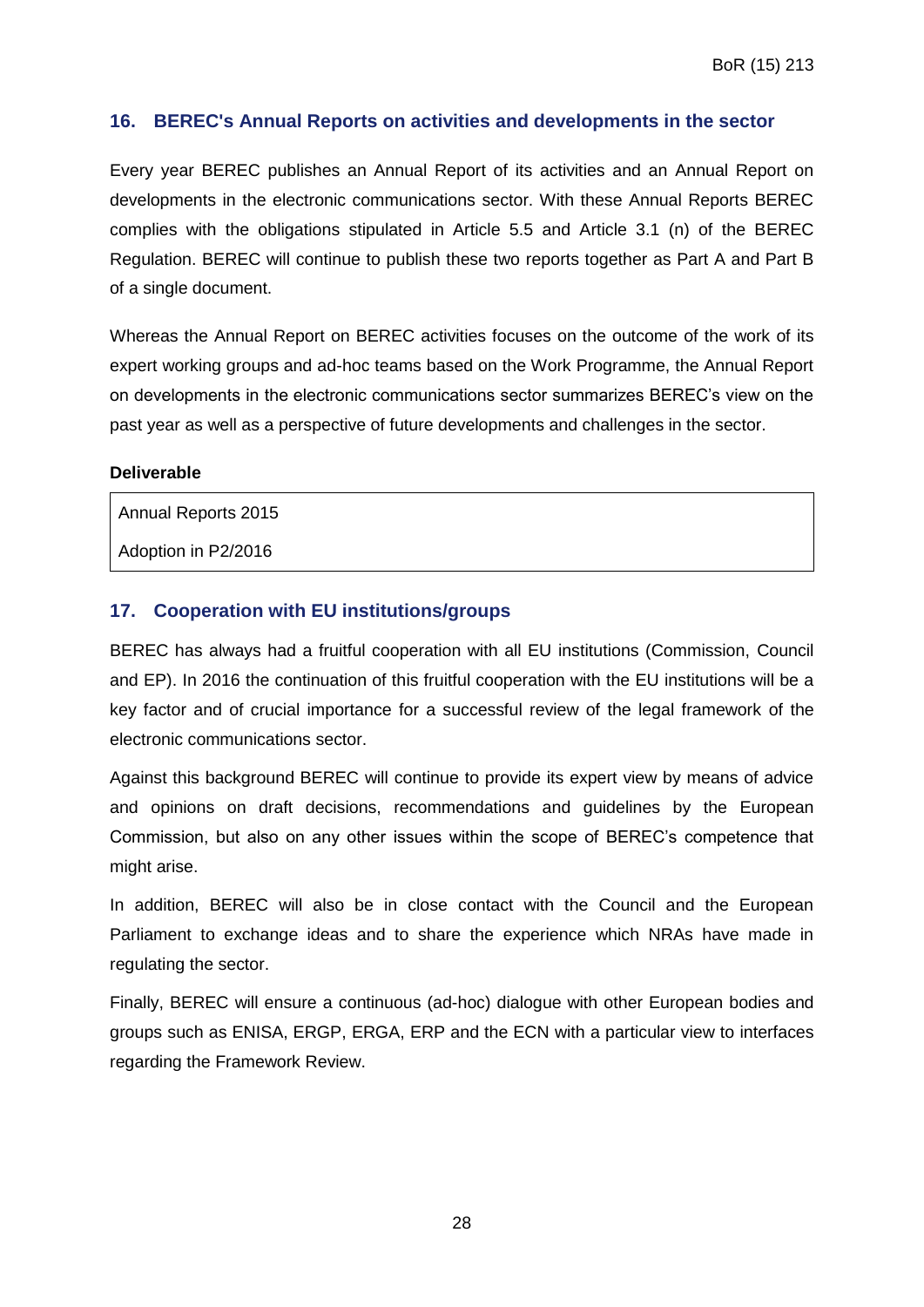#### <span id="page-28-0"></span>**18. International Cooperation**

Acknowledging the increasing importance of international cooperation on common issues such as inter alia Net Neutrality and M2M communication/Internet of Things, BEREC will continue within the limits of the mandate active international exchange of views.

This will include, in line with the BEREC Regulation, cooperation with international regulatory authorities such as the FCC as well as regional regulatory networks (EMERG, Regulatel and EaPeReg). As mentioned in the Joint 4-lateral Summit Declaration of  $2^{nd}$  July 2015 the participants committed themselves to undertake all efforts with a view of keeping this high level regulatory dialogue through future joint summits. If this is confirmed, BEREC would join such a 4-lateral summit in 2016.

Furthermore, BEREC will envisage an increased involvement with international institutions involved in the field of electronic communications such as the OECD and the ITU.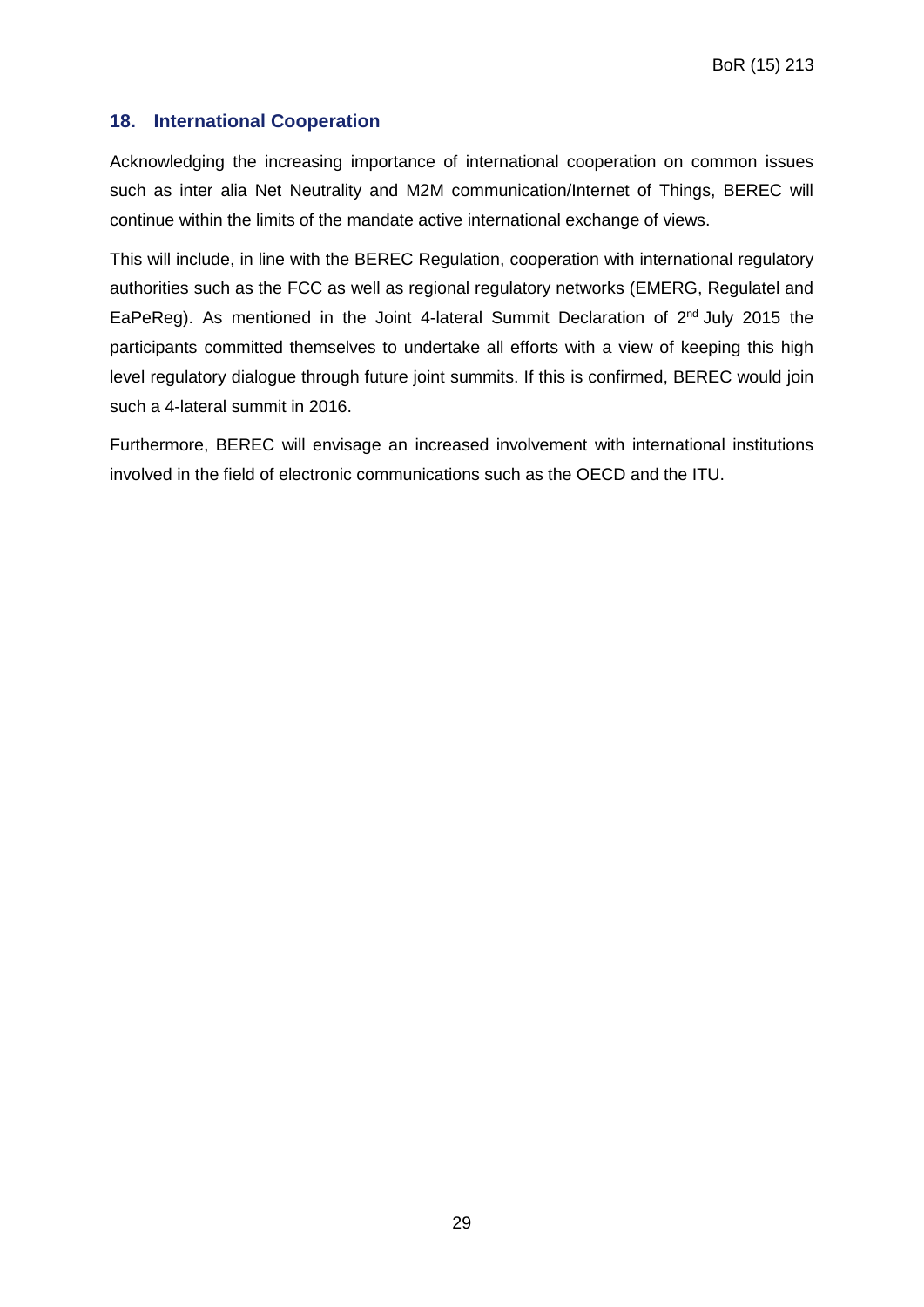#### <span id="page-29-0"></span>**Annex – Outputs**

#### **Reports**

- BEREC Report on migration to all-IP in the access network
- Report setting out the Phase 3 broadband CP monitoring results and conclusions emerging from all three CP monitoring exercises
- BEREC Report on challenges and Drivers of NGA roll out and infrastructure competition
- Follow-up Report on Oligopoly Analysis and Regulation
- Post-mergers & acquisitions market developments fact-finding report
- **BEREC Report or input to the review process on spectrum**
- BEREC Report on the wholesale roaming market
- 16<sup>th</sup> and 17<sup>th</sup> International Roaming BEREC Benchmark Data Report
- BEREC Report on transparency and comparability of International Roaming tariffs
- Update of BEREC Report on the qualitative review of Phase II cases
- BEREC Benchmark Report on MTR, FTR, SMS
- BEREC Report on Regulatory Accounting in practice
- BEREC Report of the emergence of new markets due to bundling trends
- BEREC's Annual Reports on activities and developments in the sector

#### **Other Documents**

- BEREC Common Position on layer 2 wholesale access products
- BEREC Topic paper on potential regulatory implications of NFV and SDN
- BEREC Opinions, position papers, technical background analyses etc. in the context of the Review of the Regulatory Framework
- BEREC Input papers on OTT-related issues (scope of rules, economic impact)
- BEREC Input to the Commission to the fair use of roaming services and the sustainability of the abolition of retail roaming surcharges
- BEREC Guidelines on the application of the Roaming III Regulation as amended by the TSM Regulation (excluding Articles 3, 4 and 5 on wholesale access and separate sale of services)
- BEREC Guidelines on the application of Article 3 Wholesale Roaming Access of the Roaming III Regulation as amended by the TSM Regulation
- BEREC Guidelines on the application of Articles 4 and 5 Separate Sale of Roaming Services – of the Roaming III Regulation as amended by the TSM Regulation